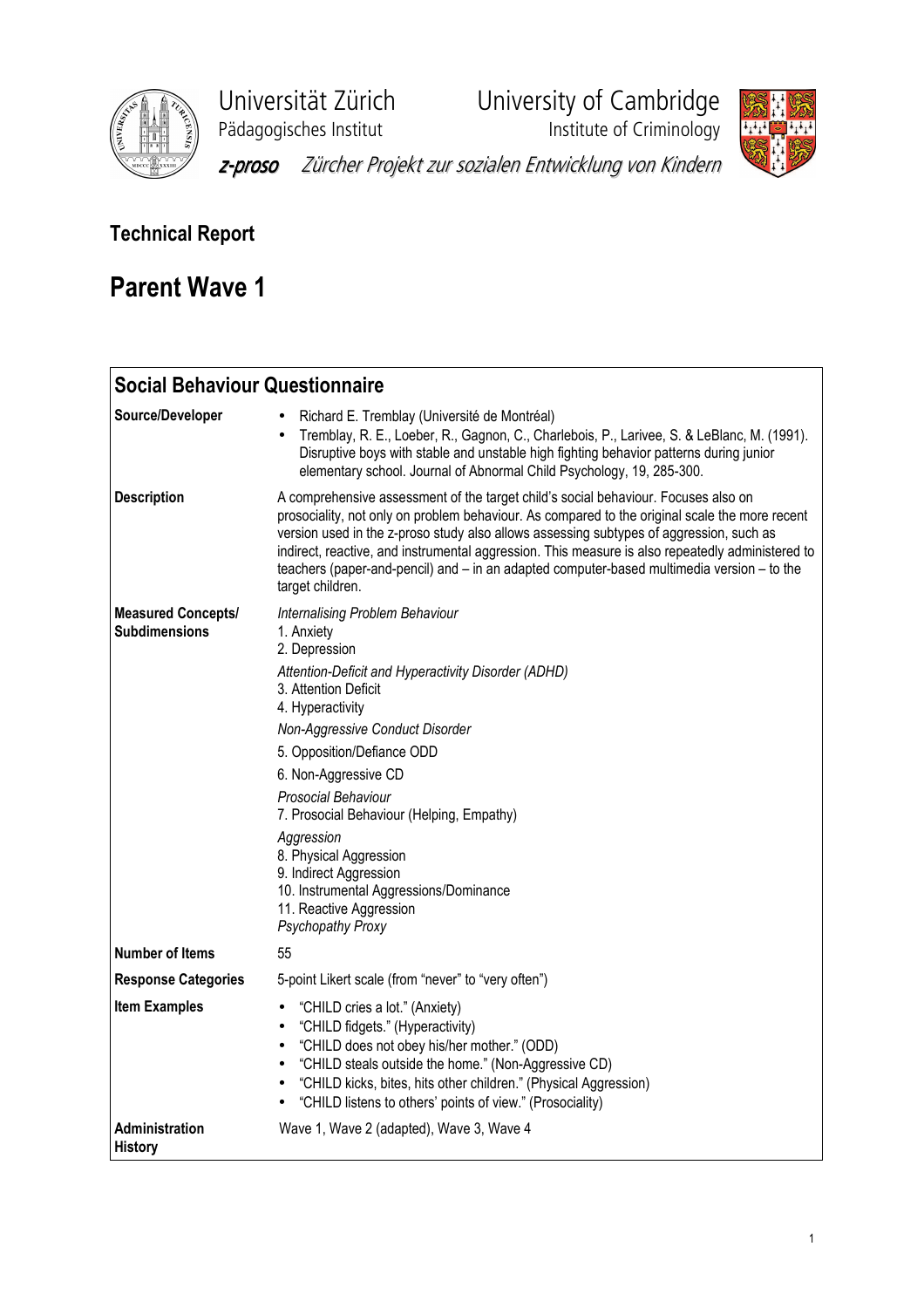| Social Behaviour Questionnaire – Subscale "Internalising Problem Behaviour" |  |  |
|-----------------------------------------------------------------------------|--|--|
|-----------------------------------------------------------------------------|--|--|

- Variable • 5-point Likert scale
- Values
- 1- never 2- rarely
- 3- sometimes
- 4- often
- 5- very often
- 
- 7- Does not apply (MISSING)
- 8- Don't know/ Can't remember (MISSING)
- 9- No answer/ Answer refused (MISSING)

Variable

| Variable<br>Wording & | Variable Name    | Label                                | Wording                                                           | Missings (%)    |
|-----------------------|------------------|--------------------------------------|-------------------------------------------------------------------|-----------------|
| Case                  | V5610 1          | Internalising<br>problem behaviour 1 | <childname> cries a lot</childname>                               | (0.4% )         |
| Summary               | V5610 2          | Internalising<br>problem behaviour 2 | <childname> is nervous, highstrung or tense</childname>           | (0.4% )         |
|                       | V5610_3          | Internalising<br>problem behaviour 3 | <childname>is too fearful or anxious</childname>                  | $(0.5\%)$       |
|                       | V5610_4          | Internalising<br>problem behaviour 4 | <childname> is worried</childname>                                | 11<br>(0.9%     |
| V5610 5               |                  | Internalising<br>problem behaviour 5 | <childname> seems to be unhappy, sad or depressed</childname>     | $(0.5\%)$       |
|                       | V5610_6          | Internalising<br>problem behaviour 6 | <childname> is not as happy as other children</childname>         | 21<br>(1.7%)    |
|                       | V5610 7          | Internalising<br>problem behaviour 7 | <childname> has trouble enjoying him/herself</childname>          | (0.7%           |
|                       | V5610 8          | Internalising<br>problem behaviour 8 | <childname> appears miserable, distressed, or unhappy</childname> | 11<br>$(0.9\%)$ |
|                       | V5610 9          | Internalising<br>problem behaviour 9 | <childname>stares into space</childname>                          | 14<br>$(1.1\%)$ |
|                       | Total $N = 1235$ |                                      |                                                                   |                 |

## Descriptive **Statistics**

| Variable<br>Name | Label                                | Mean | <b>Standard</b><br><b>Deviation</b> | Min. | Max. | <b>Skewness</b> | <b>Kurtosis</b> | Item-Scale<br>Correlation | $\alpha$ If Item<br>Removed<br>$(\alpha = .706)$ |
|------------------|--------------------------------------|------|-------------------------------------|------|------|-----------------|-----------------|---------------------------|--------------------------------------------------|
| V5610 1          | Internalising<br>problem behaviour 1 | 2.53 | 1.05                                | 1.00 | 5.00 | .216            | $-605$          | .263                      | .711                                             |
| V5610 2          | Internalising<br>problem behaviour 2 | 1.88 | .923                                | 1.00 | 5.00 | .789            | $-.047$         | .413                      | .674                                             |
| V5610 3          | Internalising<br>problem behaviour 3 | 2.07 | 1.11                                | 1.00 | 5.00 | .722            | $-406$          | .390                      | .683                                             |
| V5610 4          | Internalising<br>problem behaviour 4 | 1.85 | .893                                | 1.00 | 5.00 | .790            | .020            | .468                      | .663                                             |
| V5610 5          | Internalising<br>problem behaviour 5 | 1.48 | .698                                | 1.00 | 5.00 | 1.40            | 1.62            | .523                      | .660                                             |
| V5610 6          | Internalising<br>problem behaviour 6 | 1.30 | .643                                | 1.00 | 5.00 | 2.32            | 5.34            | .456                      | .672                                             |
| V5610 7          | Internalising<br>problem behaviour 7 | 1.30 | .649                                | 1.00 | 5.00 | 2.62            | 7.93            | .353                      | .687                                             |
| V5610 8          | Internalising<br>problem behaviour 8 | 1.44 | .705                                | 1.00 | 5.00 | 1.57            | 2.11            | .419                      | .676                                             |
| V5610 9          | Internalising<br>problem behaviour 9 | 1.50 | .811                                | 1.00 | 5.00 | 1.62            | 2.19            | .266                      | .702                                             |

| <b>Sum Index</b>                        | <b>Internalising Problem Behaviour Subscale (P1_anxdep)</b> |   |      |                                     |  |  |  |  |
|-----------------------------------------|-------------------------------------------------------------|---|------|-------------------------------------|--|--|--|--|
| <b>Descriptive</b><br><b>Statistics</b> | Group                                                       | N | Mean | <b>Standard</b><br><b>Deviation</b> |  |  |  |  |

| scriptive |               |            |              | <b>Standard</b>  |              |              | Skew-        |                 |    | <b>ANOVA</b> |      |  |
|-----------|---------------|------------|--------------|------------------|--------------|--------------|--------------|-----------------|----|--------------|------|--|
| ıtistics  | Group         |            | Mean         | <b>Deviation</b> | Min.         | Max.         | ness         | <b>Kurtosis</b> | df |              |      |  |
|           | Full sample   | 1229       | .705         | .466             | .000         | 2.56         | .902         | .939            |    |              |      |  |
|           | Gender        |            |              |                  |              |              |              |                 |    | 1.01         | .316 |  |
|           | Girls<br>Boys | 589<br>640 | .691<br>.718 | .440<br>.488     | .000<br>.000 | 2.13<br>2.56 | .681<br>1.03 | .359<br>1.18    |    |              |      |  |
|           | Treatment     |            |              |                  |              |              |              |                 |    | 2.16         | .091 |  |
|           | Control       | 325        | .728         | .446             | .000         | 2.44         | 1.01         | 1.54            |    |              |      |  |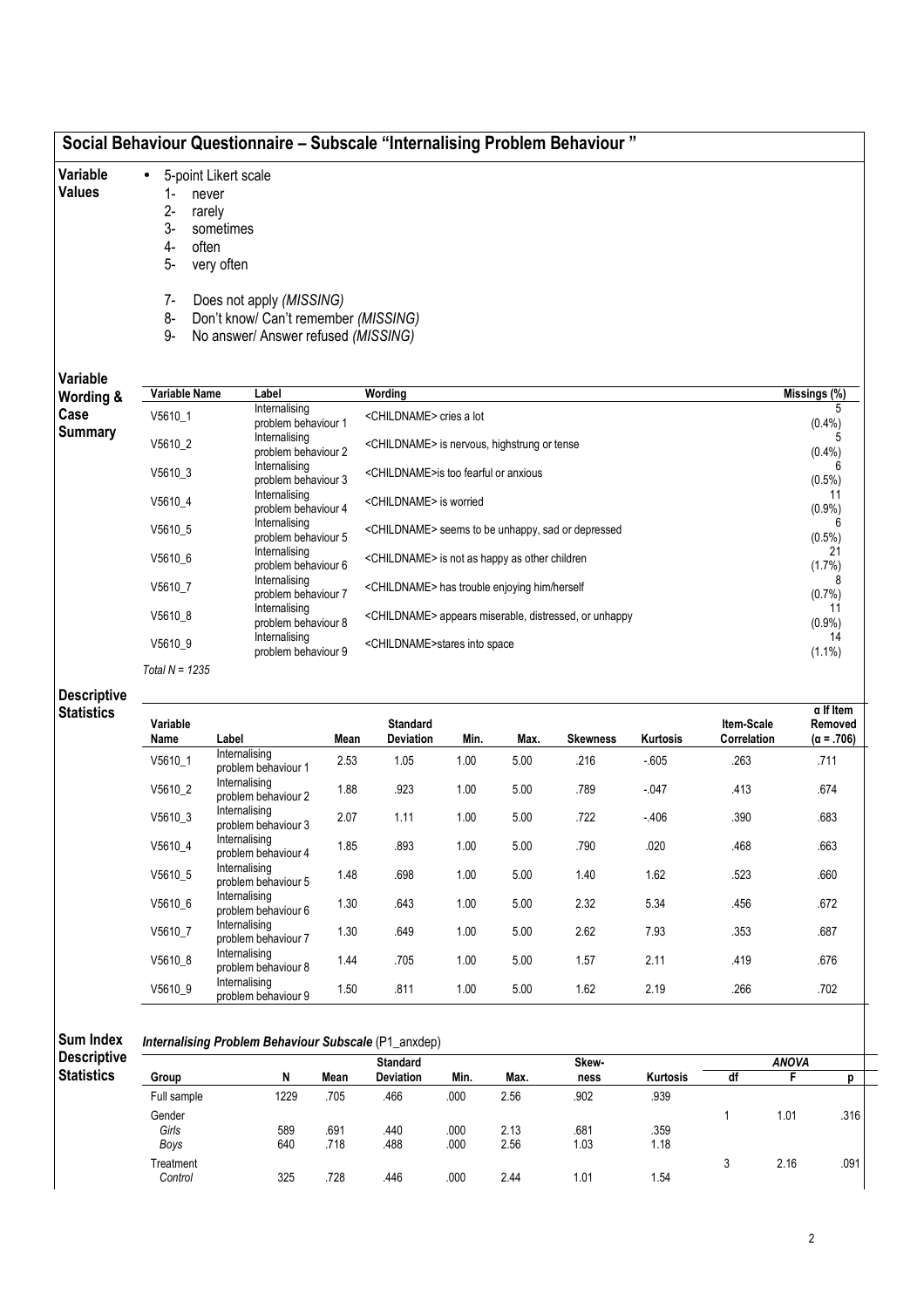| Triple P<br><b>PATHS</b> | 301<br>340 | .657<br>.692 | .465<br>.453 | .000<br>.000 | 2.33<br>2.56 | .852<br>.982 | .520<br>1.38 |   |      |      |
|--------------------------|------------|--------------|--------------|--------------|--------------|--------------|--------------|---|------|------|
| Combination              | 263        | .748         | .502         | .000         | 2.44         | .781         | .423         |   |      |      |
| Language                 |            |              |              |              |              |              |              | 8 | 2.46 | .012 |
| German                   | 805        | .713         | .446         | .000         | 2.56         | .857         | 1.03         |   |      |      |
| Albanian                 | 75         | .664         | .451         | .000         | 1.78         | .835         | .212         |   |      |      |
| Bos./Cro./ Serb.         | 90         | .532         | .422         | .000         | 1.89         | 1.15         | 1.40         |   |      |      |
| English                  | 24         | .843         | .523         | .000         | 1.89         | 256          | $-647$       |   |      |      |
| Italian                  | 18         | .771         | .616         | .000         | 2.56         | 1.46         | 3.01         |   |      |      |
| Portuguese               | 76         | .802         | .547         | .000         | 2.11         | .713         | $-104$       |   |      |      |
| Spanish                  | 51         | .708         | .456         | .000         | 2.33         | .876         | 1.88         |   |      |      |
| Tamil                    | 48         | .734         | .499         | .000         | 2.11         | 1.03         | .716         |   |      |      |
| Turkish                  | 42         | .668         | .576         | .000         | 2.33         | 1.29         | 1.37         |   |      |      |

1) The scale has been constructed by taking the average of all the nine variables. The maximum number of missing values allowed was 3. For the purpose of rescaling, 1 has been subtracted from the total scale.

2) The results of the ANOVA are significant for the language groups (F(8,1220) =2.46, p<.05). ANOVA yielded no significant results for both the gender groups  $(F(1, 1227) = 1.01, p > .05)$  and the treatment groups  $(F(3, 1225) = 2.16, p > .05)$ .

|  | <b>Correlations Internalising Problem Behaviour Subscale (P1_anxdep)</b> |
|--|--------------------------------------------------------------------------|
|--|--------------------------------------------------------------------------|

| with<br><b>Subscales</b> |                     |          | Full<br>Sample |      |          | Girls          |     |         | <b>Boys</b> |     |
|--------------------------|---------------------|----------|----------------|------|----------|----------------|-----|---------|-------------|-----|
| & DVs                    | Variable            | r        | D <sup>1</sup> | N    | r        | p <sup>1</sup> | N   | r       | ŋ,          | N   |
|                          | <b>Subscales</b>    |          |                |      |          |                |     |         |             |     |
|                          | <b>ADHD</b>         | .422     | $***$          | 1229 | .400     | $***$          | 589 | .441    | $***$       | 640 |
|                          | <b>ODD</b>          | .300     | $***$          | 1228 | .331     | $***$          | 589 | .274    | $***$       | 639 |
|                          | <b>NACD</b>         | .280     | $***$          | 1228 | .292     | $***$          | 588 | .271    | $***$       | 640 |
|                          | Prosocial Behaviour | $-159$   | $***$          | 1213 | $-142$   | $***$          | 584 | $-.170$ | $***$       | 629 |
|                          | Aggression          | .324     | $***$          | 1228 | .307     | $***$          | 588 | .337    | $***$       | 640 |
|                          | Psychopathy Proxy   | .079     | $**$           | 1227 | .067     | ns             | 589 | .084    | $^\star$    | 638 |
|                          | Parent SBQ          |          |                |      |          |                |     |         |             |     |
|                          | Aggression          | .324     | $***$          | 1228 | .307     | $***$          | 588 | .337    | $***$       | 640 |
|                          | Prosociality        | $-159$   | $***$          | 1213 | $-142$   | $***$          | 584 | $-.170$ | $***$       | 629 |
|                          | Teacher SBQ         |          |                |      |          |                |     |         |             |     |
|                          | Aggression          | .031     | ns             | 1188 | .013     | ns             | 573 | .036    | ns          | 615 |
|                          | Prosociality        | $-.074$  | $\star$        | 1166 | $-.057$  | ns             | 561 | $-.079$ | ns          | 605 |
|                          | Child SBQ           |          |                |      |          |                |     |         |             |     |
|                          | Aggression          | .050     | ns             | 1205 | $-.024$  | ns             | 580 | .105    | $***$       | 625 |
|                          | Prosociality        | $-0.086$ | $**$           | 1205 | $-0.066$ | ns             | 580 | $-.092$ | $\star$     | 625 |

1 \*\*\* p<.001, \*\* p<.01, \* p<.05, ns p>.05

Comments: The Internalising Problem Behaviour Subscale is positively and significantly correlated with the other negative SBQ subscales (ADHD, ODD, NACD, Psychopathy proxy and Aggression) and negatively correlated with the positive SBQ subscale (Prosocial Behaviour). The correlations are generally low (except ADHD) –pointing to the good convergent and divergent validity of the constructs. Further, the subscale has very low and generally insignificant correlations with the teacher and child-reported aggression/prosociality measures.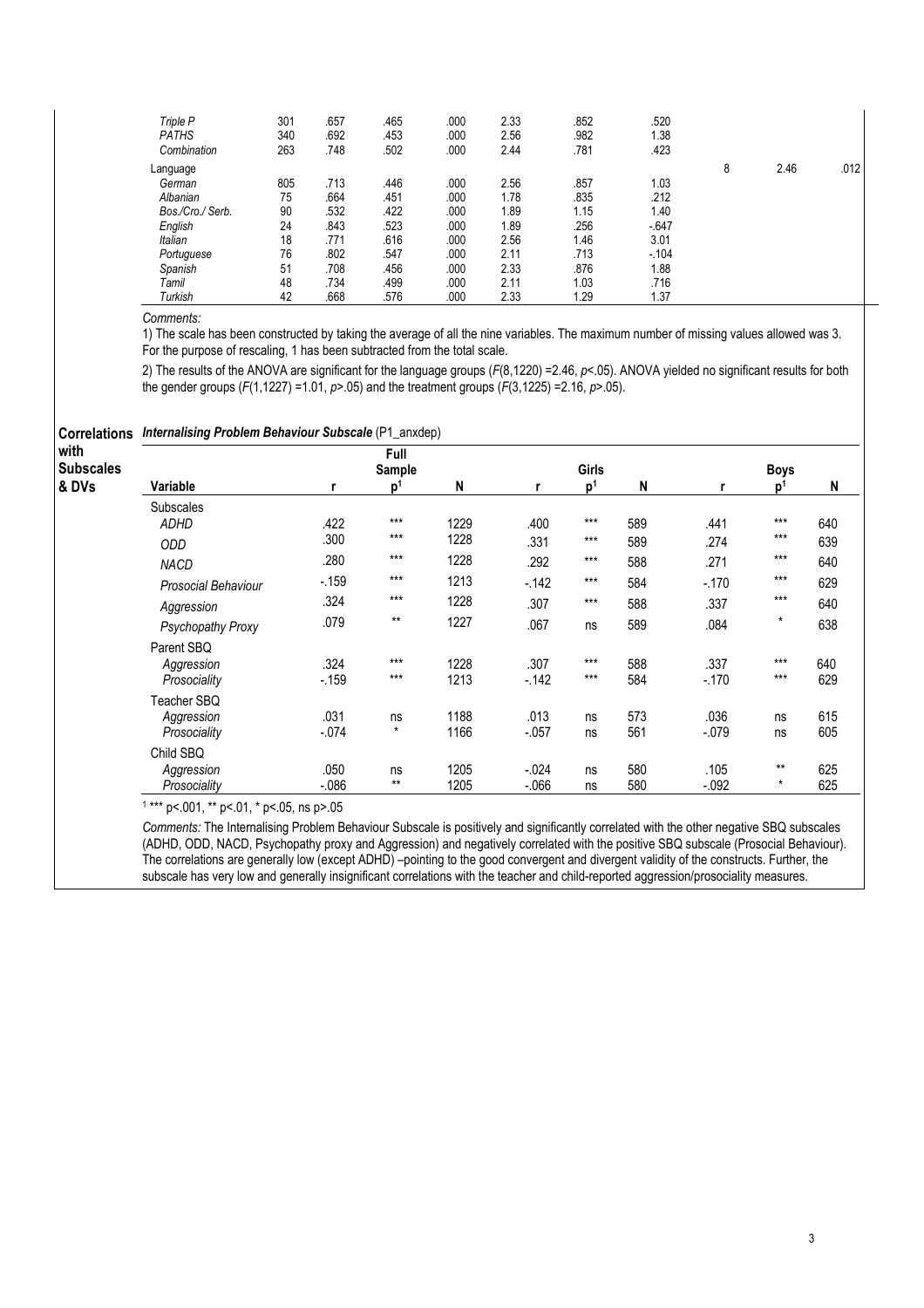|                    | Social Behaviour Questionnaire - Subscale "Attention-Deficit and Hyperactivity Disorder (ADHD)" |                             |                                                                  |                              |                                         |                  |                                                                               |                    |                           |    |                              |              |
|--------------------|-------------------------------------------------------------------------------------------------|-----------------------------|------------------------------------------------------------------|------------------------------|-----------------------------------------|------------------|-------------------------------------------------------------------------------|--------------------|---------------------------|----|------------------------------|--------------|
| Variable           | $\bullet$                                                                                       | 5-point Likert scale        |                                                                  |                              |                                         |                  |                                                                               |                    |                           |    |                              |              |
| <b>Values</b>      | 1-<br>never                                                                                     |                             |                                                                  |                              |                                         |                  |                                                                               |                    |                           |    |                              |              |
|                    | $2 -$<br>rarely                                                                                 |                             |                                                                  |                              |                                         |                  |                                                                               |                    |                           |    |                              |              |
|                    | 3-                                                                                              | sometimes                   |                                                                  |                              |                                         |                  |                                                                               |                    |                           |    |                              |              |
|                    | often<br>4-                                                                                     |                             |                                                                  |                              |                                         |                  |                                                                               |                    |                           |    |                              |              |
|                    | 5-                                                                                              | very often                  |                                                                  |                              |                                         |                  |                                                                               |                    |                           |    |                              |              |
|                    | 7-                                                                                              |                             |                                                                  |                              |                                         |                  |                                                                               |                    |                           |    |                              |              |
|                    | 8-                                                                                              |                             | Does not apply (MISSING)<br>Don't know/ Can't remember (MISSING) |                              |                                         |                  |                                                                               |                    |                           |    |                              |              |
|                    | 9-                                                                                              |                             | No answer/ Answer refused (MISSING)                              |                              |                                         |                  |                                                                               |                    |                           |    |                              |              |
|                    |                                                                                                 |                             |                                                                  |                              |                                         |                  |                                                                               |                    |                           |    |                              |              |
| Variable           |                                                                                                 |                             |                                                                  |                              |                                         |                  |                                                                               |                    |                           |    |                              |              |
| Wording &          | Variable Name                                                                                   |                             | Label                                                            |                              | Wording                                 |                  |                                                                               |                    |                           |    |                              | Missings (%) |
| Case               | V5610_10                                                                                        |                             | ADHD 1                                                           |                              |                                         |                  | <childname> is impulsive, acts without thinking</childname>                   |                    |                           |    |                              |              |
| <b>Summary</b>     |                                                                                                 |                             | ADHD <sub>2</sub>                                                |                              |                                         |                  |                                                                               |                    |                           |    |                              | $(1.2\%)$    |
|                    | V5610_11                                                                                        |                             |                                                                  |                              |                                         |                  | <childname> has difficulty awaiting turn in games or groups</childname>       |                    |                           |    |                              | $(1.2\%)$    |
|                    | V5610_12                                                                                        |                             | ADHD <sub>3</sub>                                                |                              |                                         |                  | <childname> can't sit still, is restless, or hyperactive</childname>          |                    |                           |    |                              |              |
|                    | V5610_13                                                                                        |                             | ADHD 4                                                           |                              | <childname> fidgets</childname>         |                  |                                                                               |                    |                           |    |                              | $(0.7\%)$    |
|                    | V5610_14                                                                                        |                             | ADHD <sub>5</sub>                                                |                              |                                         |                  | <childname> cannot settle to anything for more than a few moments</childname> |                    |                           |    |                              | $(0.8\%)$    |
|                    | V5610_15                                                                                        |                             | ADHD 6                                                           |                              |                                         |                  | <childname> is distractible, has trouble sticking to any activity</childname> |                    |                           |    |                              | $(1.1\%)$    |
|                    | V5610_16                                                                                        |                             | ADHD <sub>7</sub>                                                |                              |                                         |                  | <childname> can't concentrate, can't pay attention for long</childname>       |                    |                           |    |                              | (0.8%        |
|                    | V5610_17                                                                                        |                             | ADHD 8                                                           |                              | <childname> is inattentive</childname>  |                  |                                                                               |                    |                           |    |                              | (0.9%        |
|                    |                                                                                                 |                             | ADHD <sub>9</sub>                                                |                              |                                         |                  |                                                                               |                    |                           |    |                              | (0.7%)       |
|                    | V5610_18                                                                                        |                             |                                                                  |                              | <childname> gives up easily</childname> |                  |                                                                               |                    |                           |    |                              | $(0.9\%)$    |
|                    | Total $N = 1235$                                                                                |                             |                                                                  |                              |                                         |                  |                                                                               |                    |                           |    |                              |              |
| <b>Descriptive</b> |                                                                                                 |                             |                                                                  |                              |                                         |                  |                                                                               |                    |                           |    |                              |              |
| <b>Statistics</b>  |                                                                                                 |                             |                                                                  |                              |                                         |                  |                                                                               |                    |                           |    | $\alpha$ If Item             |              |
|                    | Variable<br>Name                                                                                | Label                       | Mean                                                             | <b>Standard</b><br>Deviation | Min.                                    | Max.             | <b>Skewness</b>                                                               | Kurtosis           | Item-Scale<br>Correlation |    | Removed<br>$(\alpha = .795)$ |              |
|                    | V5610 10                                                                                        | ADHD <sub>1</sub>           | 2.27                                                             | 1.02                         | 1.00                                    | 5.00             | .413                                                                          | $-440$             | .400                      |    | .786                         |              |
|                    | V5610_11                                                                                        | ADHD <sub>2</sub>           | 2.46                                                             | 1.10                         | 1.00                                    | 5.00             | .192                                                                          | $-715$             | .391                      |    | .788                         |              |
|                    | V5610_12                                                                                        | ADHD <sub>3</sub>           | 2.22                                                             | 1.18                         | 1.00                                    | 5.00             | .655                                                                          | $-523$             | .504                      |    | .773                         |              |
|                    | V5610 13<br>V5610_14                                                                            | ADHD 4<br>ADHD <sub>5</sub> | 2.39<br>1.96                                                     | 1.24<br>.967                 | 1.00<br>1.00                            | 5.00<br>$5.00\,$ | 448.<br>.741                                                                  | $-0.807$<br>$-151$ | .472<br>.527              |    | .778<br>.770                 |              |
|                    | V5610_15                                                                                        | ADHD 6                      | 2.31                                                             | 1.03                         | 1.00                                    | 5.00             | .303                                                                          | $-570$             | .613                      |    | .758                         |              |
|                    | V5610_16                                                                                        | ADHD <sub>7</sub>           | 2.00                                                             | .968                         | 1.00                                    | $5.00\,$         | .697                                                                          | $-111$             | .637                      |    | .756                         |              |
|                    | V5610 17                                                                                        | ADHD <sub>8</sub>           | 1.96                                                             | .918                         | 1.00                                    | 5.00             | .555                                                                          | $-427$             | .511                      |    | .773                         |              |
|                    | V5610_18                                                                                        | ADHD <sub>9</sub>           | 2.34                                                             | 1.02                         | 1.00                                    | 5.00             | .320                                                                          | $-520$             | .347                      |    | .793                         |              |
|                    |                                                                                                 |                             |                                                                  |                              |                                         |                  |                                                                               |                    |                           |    |                              |              |
| Sum Index          | Attention-Deficit Hyperactivity Disorder (ADHD) Subscale (P1_adhd)                              |                             |                                                                  |                              |                                         |                  |                                                                               |                    |                           |    |                              |              |
| <b>Descriptive</b> |                                                                                                 |                             |                                                                  |                              | <b>Standard</b>                         |                  |                                                                               | Skew-              |                           |    | <b>ANOVA</b>                 |              |
| <b>Statistics</b>  | Group                                                                                           |                             | N                                                                | Mean                         | Deviation                               | Min.             | Max.                                                                          | ness               | Kurtosis                  | df | F.                           |              |
|                    | Full sample                                                                                     |                             | 1230                                                             | 1.21                         | .647                                    | .000             | 3.78                                                                          | .480               | .109                      |    |                              |              |
|                    | Gender                                                                                          |                             |                                                                  |                              |                                         |                  |                                                                               |                    |                           | 1  | 31.86                        |              |
|                    | Girls                                                                                           |                             | 590                                                              | 1.10                         | .622                                    | .000             | 3.44                                                                          | .610               | .305                      |    |                              |              |
|                    |                                                                                                 |                             |                                                                  |                              |                                         |                  | 3.78                                                                          | .368               |                           |    |                              |              |
|                    | Boys                                                                                            |                             | 640                                                              | 1.31                         | .654                                    | .000             |                                                                               |                    | .065                      |    |                              |              |
|                    | Treatment                                                                                       |                             |                                                                  |                              |                                         |                  |                                                                               |                    |                           | 3  | .183                         |              |
|                    | Control<br>Triple P                                                                             |                             | 326<br>301                                                       | 1.23<br>1.19                 | .654<br>.653                            | .000<br>.000     | 3.22<br>3.78                                                                  | .398<br>.684       | $-082$<br>.787            |    |                              |              |

PATHS 340 1.21 .644 .000 3.22 .455 -.128 Combination 263 1.21 .638 .000 3.44 .380 -.051

German 805 1.25 .628 .000 3.44 .527 .247 Albanian 75 1.09 .676 .000 2.78 .525 -.516 Bos./Cro./ Serb. 90 1.12 .713 .000 3.11 .369 -.704 English 24 1.19 .649 .110 2.89 .409 .736

Language 8 2.60 .008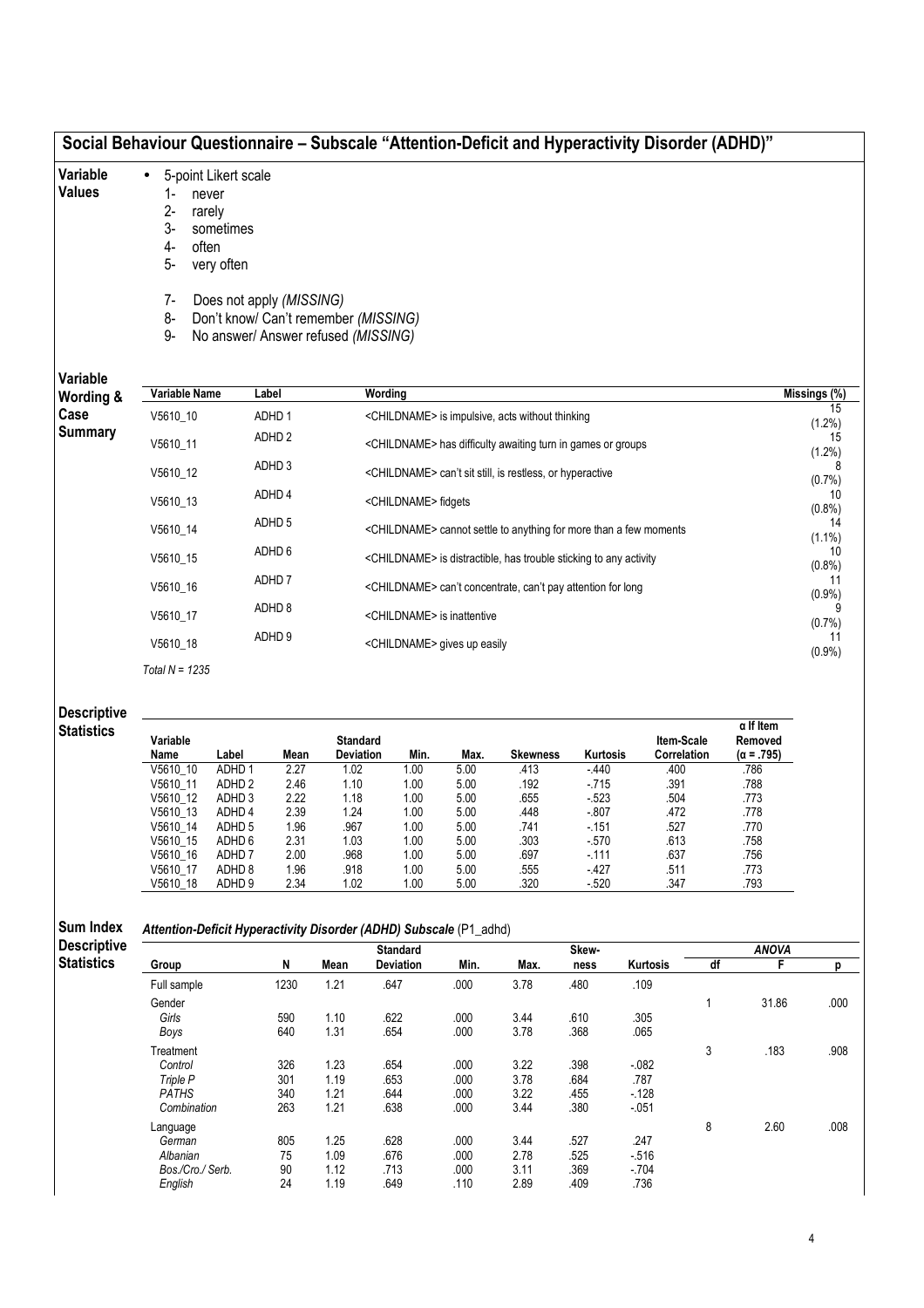| Italian    | 18 | .09  | .629 | .000 | 2.11 | $-0.004$ | $-1.07$ |
|------------|----|------|------|------|------|----------|---------|
| Portuguese | 77 | .16  | .774 | .000 | 3.78 | .661     | .487    |
| Spanish    | 51 | .24  | .628 | .000 | 2.56 | .136     | $-672$  |
| Tamil      | 48 | .36  | .619 | .220 | 3.00 | .501     | .322    |
| Turkish    | 42 | .891 | .492 | .000 | 2.00 | .250     | .066    |

1) The scale has been constructed by taking the average of all the nine variables. The maximum number of missing values allowed was 3. For the purpose of rescaling, 1 has been subtracted from the total scale.

2) The results of the ANOVA are highly significant for the gender groups (F(1,1228) =31.86, p<.001) and the language groups (F(8,1221) =2.60,  $p$ <.01). ANOVA yielded no significant results for the treatment groups  $(F(3,1226) = .183, p > .05)$ .

| with             | <b>Correlations</b> Attention-Deficit Hyperactivity Disorder (ADHD) Subscale (P1_adhd) |                | Full           |              |                  |                |            |                 |                |            |
|------------------|----------------------------------------------------------------------------------------|----------------|----------------|--------------|------------------|----------------|------------|-----------------|----------------|------------|
| <b>Subscales</b> |                                                                                        |                | Sample         |              |                  | Girls          |            |                 | <b>Boys</b>    |            |
| & DVs            | Variable                                                                               | r              | p <sup>1</sup> | N            | r                | p <sup>1</sup> | N          | r               | $\mathbf{D}^1$ | N          |
|                  | Subscales<br><b>Internalising Problem</b><br>Behaviour                                 | .422           | $***$          | 1229         | .400             | $***$          | 589        | .441            | $***$          | 640        |
|                  | ODD                                                                                    | .447           | $***$          | 1229         | .454             | $***$          | 590        | .423            | $***$          | 639        |
|                  | <b>NACD</b>                                                                            | .386           | $***$          | 1229         | .393             | $***$          | 589        | .365            | $***$          | 640        |
|                  | <b>Prosocial Behaviour</b>                                                             | $-206$         | $***$          | 1214         | $-.191$          | $***$          | 585        | $-176$          | $***$          | 629        |
|                  | Aggression                                                                             | .414           | $***$          | 1229         | .381             | $***$          | 589        | .413            | $***$          | 640        |
|                  | Psychopathy Proxy                                                                      | .120           | $***$          | 1228         | .161             | $***$          | 590        | .082            | $^\star$       | 638        |
|                  | Parent SBQ<br>Aggression<br>Prosociality                                               | .414<br>$-206$ | $***$<br>$***$ | 1229<br>1214 | .381<br>$-191$   | $***$<br>$***$ | 589<br>585 | .413<br>$-176$  | $***$<br>$***$ | 640<br>629 |
|                  | Teacher SBQ<br>Aggression<br>Prosociality                                              | .220<br>$-110$ | $***$<br>$***$ | 1188<br>1166 | .160<br>$-.051$  | $***$<br>ns    | 573<br>561 | .223<br>$-.078$ | $***$<br>ns    | 615<br>605 |
|                  | Child SBQ<br>Aggression<br>Prosociality                                                | .112<br>$-121$ | $***$<br>$***$ | 1205<br>1205 | .073<br>$-0.088$ | ns<br>$\star$  | 580<br>580 | .123<br>$-.108$ | $***$<br>$***$ | 625<br>625 |

1 \*\*\* p<.001, \*\* p<.01, \* p<.05, ns p>.05

Comments: The Attention-Deficit Hyperactivity Disorder Subscale is positively correlated with the other positive SBQ subscales and negatively correlated with the positive SBQ subscale. The correlations are significant and range from low to moderate, pointing to good convergent and divergent validity of the construct. However, the subscale has low and sometimes insignificant correlations with the teacher and child-reported aggression/prosociality measures, though the correlations are in the expected direction.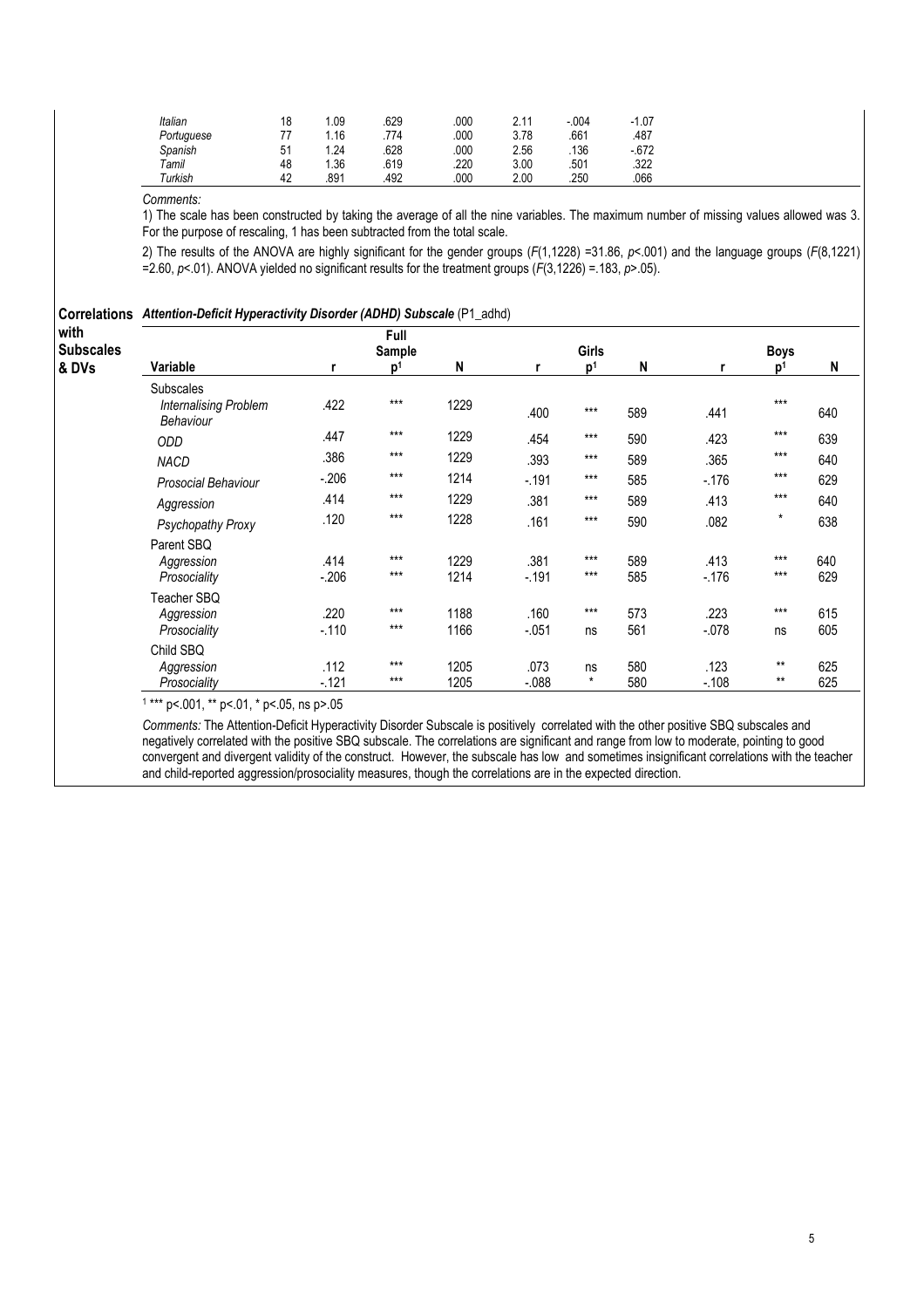| Variable<br><b>Values</b>               | $\bullet$<br>$1-$<br>never<br>$2 -$<br>rarely<br>3-<br>4-<br>often<br>5-<br>$7-$<br>8-<br>9- | 5-point Likert scale<br>sometimes<br>very often<br>Does not apply (MISSING)<br>Don't know/ Can't remember (MISSING)<br>No answer/ Answer refused (MISSING) |              |                                                               |              |              |                 |                  |                           |                                                  |                 |
|-----------------------------------------|----------------------------------------------------------------------------------------------|------------------------------------------------------------------------------------------------------------------------------------------------------------|--------------|---------------------------------------------------------------|--------------|--------------|-----------------|------------------|---------------------------|--------------------------------------------------|-----------------|
| Variable                                |                                                                                              |                                                                                                                                                            |              |                                                               |              |              |                 |                  |                           |                                                  |                 |
| Wording &                               | Variable Name                                                                                | Label<br>Opposition/Defiance                                                                                                                               |              | Wording                                                       |              |              |                 |                  |                           | Missings (%)                                     | 34              |
| Case<br><b>Summary</b>                  | V5610_27                                                                                     |                                                                                                                                                            |              | <childname> is disobedient at school/kindergarten</childname> |              |              |                 |                  |                           |                                                  | (2.8%)          |
|                                         | V5610 28                                                                                     | Opposition/Defiance                                                                                                                                        |              | <childname> doesn't obey his/her mother</childname>           |              |              |                 |                  |                           |                                                  | $(0.6\%)$       |
|                                         | V5610 29                                                                                     | Opposition/Defiance                                                                                                                                        |              | <childname> doesn't obey his/her father</childname>           |              |              |                 |                  |                           |                                                  | 30<br>$(2.4\%)$ |
|                                         | V5610 30                                                                                     | Opposition/Defiance                                                                                                                                        |              | <childname> ignores you when you say something</childname>    |              |              |                 |                  |                           |                                                  | 6               |
|                                         | Total $N = 1235$                                                                             |                                                                                                                                                            |              |                                                               |              |              |                 |                  |                           |                                                  | $(0.5\%)$       |
|                                         |                                                                                              |                                                                                                                                                            |              |                                                               |              |              |                 |                  |                           |                                                  |                 |
| <b>Descriptive</b><br><b>Statistics</b> | Variable<br>Name                                                                             | Label                                                                                                                                                      | Mean         | <b>Standard</b><br>Deviation                                  | Min.         | Max.         | <b>Skewness</b> | <b>Kurtosis</b>  | Item-Scale<br>Correlation | $\alpha$ If Item<br>Removed<br>$(\alpha = .662)$ |                 |
|                                         | V5610_27                                                                                     | Opposition/Defiance                                                                                                                                        | 1.41         | .729                                                          | $\mathbf{1}$ | 5            | 1.90            | 3.44             | .241                      | .705                                             |                 |
|                                         | V5610_28                                                                                     | Opposition/Defiance                                                                                                                                        | 2.27         | .898                                                          | 1            | 5            | .132            | $-585$           | .573                      | .501                                             |                 |
|                                         | V5610_29                                                                                     | Opposition/Defiance                                                                                                                                        | 2.02         | .936                                                          | 1            | 5            | .556            | $-321$           | .516                      | .541                                             |                 |
|                                         | V5610_30                                                                                     | Opposition/Defiance                                                                                                                                        | 2.18         | .959                                                          | 1            | 5            | .241            | $-703$           | .453                      | .589                                             |                 |
| <b>Sum Index</b>                        |                                                                                              | Opposition/Defiance (ODD) Subscale (P1_odd)                                                                                                                |              |                                                               |              |              |                 |                  |                           |                                                  |                 |
| <b>Descriptive</b>                      |                                                                                              |                                                                                                                                                            |              | <b>Standard</b>                                               |              |              | Skew-           |                  |                           | <b>ANOVA</b>                                     |                 |
| <b>Statistics</b>                       | Group                                                                                        | N                                                                                                                                                          | Mean         | Deviation                                                     | Min.         | Max.         | ness            | Kurtosis         | df                        | F                                                | р               |
|                                         | Full sample                                                                                  | 1229                                                                                                                                                       | .972         | .629                                                          | .000         | 3.00         | .227            | $-512$           |                           |                                                  |                 |
|                                         | Gender                                                                                       |                                                                                                                                                            |              |                                                               |              |              |                 |                  | 1                         | 16.17                                            | .000            |
|                                         | Girls<br>Boys                                                                                | 590<br>639                                                                                                                                                 | .898<br>1.04 | .608<br>.642                                                  | .000<br>.000 | 2.75<br>3.00 | .244<br>.188    | $-536$<br>$-517$ |                           |                                                  |                 |
|                                         | Treatment                                                                                    |                                                                                                                                                            |              |                                                               |              |              |                 |                  | 3                         | 1.75                                             | .156            |
|                                         | Control                                                                                      | 326                                                                                                                                                        | 1.02         | .660                                                          | .000         | 2.75         | .116            | $-698$           |                           |                                                  |                 |
|                                         | Triple P                                                                                     | 300                                                                                                                                                        | .968         | .624                                                          | .000         | $3.00\,$     | .253            | $-317$           |                           |                                                  |                 |
|                                         | <b>PATHS</b>                                                                                 | 340                                                                                                                                                        | .979         | .588                                                          | .000         | 2.67         | .123            | $-477$           |                           |                                                  |                 |
|                                         | Combination                                                                                  | 263                                                                                                                                                        | .905         | .645                                                          | .000         | 2.75         | .446            | $-417$           |                           |                                                  |                 |
|                                         | Language                                                                                     |                                                                                                                                                            |              |                                                               |              |              |                 |                  | 8                         | 29.36                                            | .000            |
|                                         | German                                                                                       | 804                                                                                                                                                        | 1.14         | .562                                                          | .000         | 3.00         | .115            | $-237$           |                           |                                                  |                 |
|                                         | Albanian                                                                                     | 75                                                                                                                                                         | .411         | .523                                                          | .000         | 2.25         | 1.43            | 1.84             |                           |                                                  |                 |
|                                         | Bos./Cro./ Serb.                                                                             | 90                                                                                                                                                         | .582         | .625                                                          | .000         | 2.50         | 1.12            | .829             |                           |                                                  |                 |
|                                         | English                                                                                      | 24                                                                                                                                                         | 1.12         | .392                                                          | .000         | 1.75         | $-705$          | 1.88             |                           |                                                  |                 |
|                                         | Italian                                                                                      | 18                                                                                                                                                         | .847         | .687<br>.680                                                  | .000         | 2.00         | .116            | $-1.31$          |                           |                                                  |                 |
|                                         | Portuguese<br>Spanish                                                                        | 77<br>51                                                                                                                                                   | .721<br>.869 | .733                                                          | .000<br>.000 | 2.67<br>2.75 | 1.04<br>.696    | .621<br>$-0.096$ |                           |                                                  |                 |
|                                         | Tamil                                                                                        | 48                                                                                                                                                         | .458         | .498                                                          | .000         | 2.00         | 1.33            | 1.99             |                           |                                                  |                 |
|                                         | Turkish                                                                                      | 42                                                                                                                                                         | .827         | .580                                                          | .000         | 2.25         | .451            | $-405$           |                           |                                                  |                 |
|                                         |                                                                                              |                                                                                                                                                            |              |                                                               |              |              |                 |                  |                           |                                                  |                 |

2) The results of the ANOVA are highly significant for the gender groups (F(1,1227) =16.17, p<.001) and the language groups (F(8,1220) =29.36,  $p$ <.001). ANOVA yielded no significant results for the treatment groups ( $F(3,1225)$  =1.75,  $p$ >.05).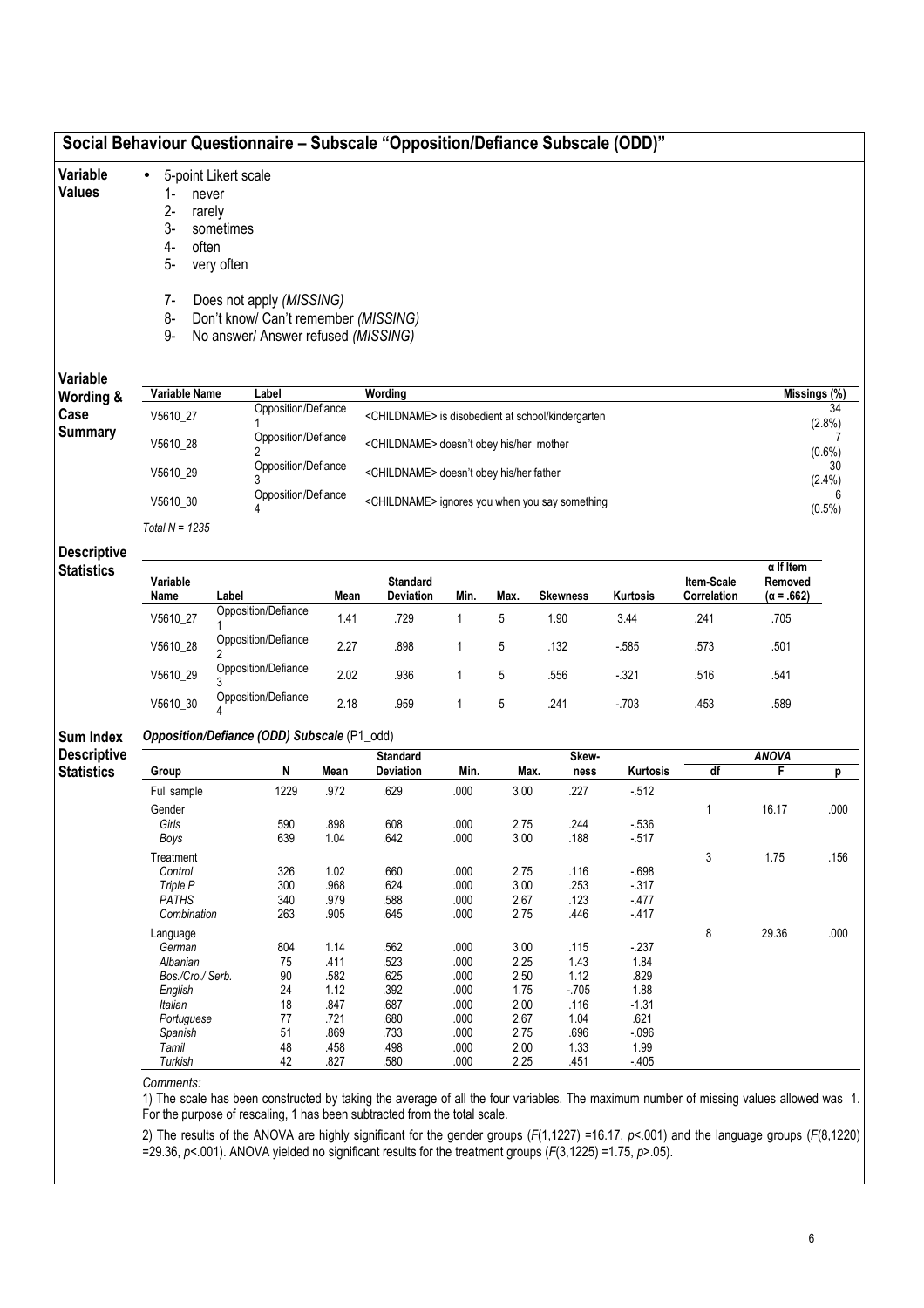#### Correlations Opposition/Defiance (ODD) Subscale (P1\_odd)

| with<br><b>Subscales</b> |                                                               |                | Full<br>Sample |              |                | <b>Girls</b>      |            |                | <b>Boys</b>    |            |
|--------------------------|---------------------------------------------------------------|----------------|----------------|--------------|----------------|-------------------|------------|----------------|----------------|------------|
| & DVs                    | Variable                                                      | r              | p <sup>1</sup> | N            | r              | p <sup>1</sup>    | N          |                | n'             | N          |
|                          | <b>Subscales</b><br><b>Internalising Problem</b><br>Behaviour | .300           | $***$          | 1228         | .331           | $***$             | 589        | .274           | $***$          | 639        |
|                          | <b>ADHD</b>                                                   | .447           | $***$          | 1229         | .454           | $***$             | 590        | .423           | $***$          | 639        |
|                          | <b>NACD</b>                                                   | .383           | $***$          | 1228         | .417           | $***$             | 589        | .347           | $***$          | 639        |
|                          | <b>Prosocial Behaviour</b>                                    | $-244$         | $***$          | 1213         | $-238$         | $***$             | 585        | $-222$         | $***$          | 628        |
|                          | Aggression                                                    | .470           | $***$          | 1228         | .436           | $***$             | 589        | .480           | $***$          | 639        |
|                          | Psychopathy Proxy                                             | .132           | $***$          | 1227         | .146           | $***$             | 590        | .115           | $***$          | 637        |
|                          | Parent SBQ<br>Aggression<br>Prosociality                      | .470<br>$-244$ | $***$<br>$***$ | 1228<br>1213 | .436<br>$-238$ | $***$<br>$***$    | 589<br>585 | .480<br>$-222$ | $***$<br>$***$ | 639<br>628 |
|                          | Teacher SBQ<br>Aggression<br>Prosociality                     | .127<br>$-161$ | $***$<br>$***$ | 1187<br>1165 | .104<br>$-131$ | $^\star$<br>$***$ | 573<br>561 | .115<br>$-136$ | $***$<br>$***$ | 614<br>604 |
|                          | Child SBQ<br>Aggression                                       | .146           | $***$          | 1204         | .095           | $^\star$          | 580        | .175           | $***$          | 624        |
|                          | Prosociality                                                  | $-.054$        | ns             | 1204         | $-0.045$       | ns                | 580        | $-0.32$        | ns             | 624        |

1 \*\*\* p<.001, \*\* p<.01, \* p<.05, ns p>.05

Comments: The Opposition-Defiance Subscale is positively correlated with the other negative SBQ subscales (Internalising Problem Behaviour, ADHD, NACD and Aggression) and negatively correlated with the positive SBQ subscale (Prosocial Behaviour). The correlations are significant and range from low to moderate, pointing to good divergent validity. However, the subscale has lower correlations with the teacher and child-reported aggression/prosociality measures.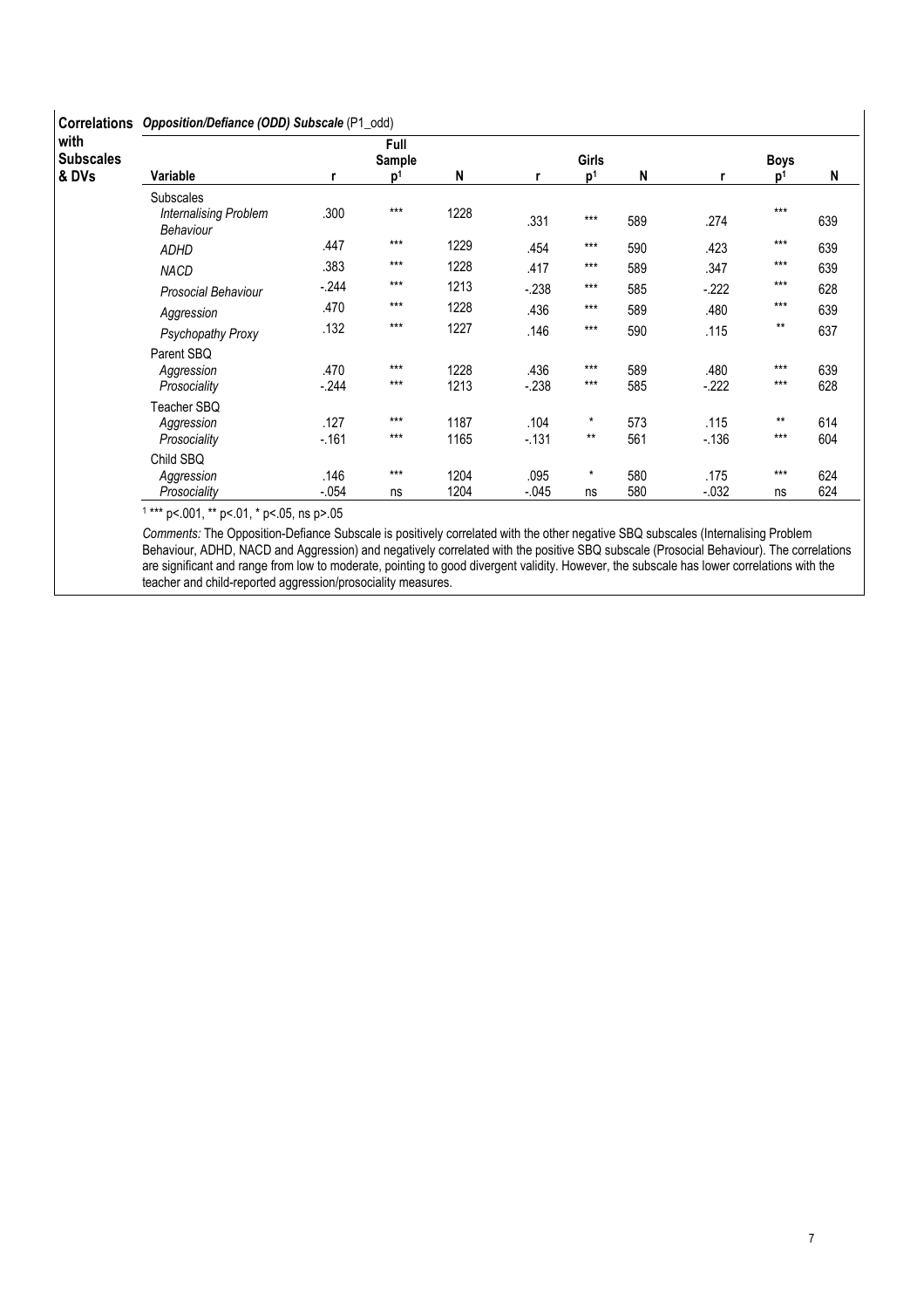|                                         |                                                                                            | Social Behaviour Questionnaire - Subscale "Non-Aggressive Conduct Disorder (NACD)"                                                                         |                              |                                                                                        |              |                  |                              |                                |                              |                                                  |                   |
|-----------------------------------------|--------------------------------------------------------------------------------------------|------------------------------------------------------------------------------------------------------------------------------------------------------------|------------------------------|----------------------------------------------------------------------------------------|--------------|------------------|------------------------------|--------------------------------|------------------------------|--------------------------------------------------|-------------------|
| Variable<br><b>Values</b>               | $\bullet$<br>1-<br>never<br>$2 -$<br>rarely<br>$3-$<br>4-<br>often<br>5-<br>7-<br>8-<br>9- | 5-point Likert scale<br>sometimes<br>very often<br>Does not apply (MISSING)<br>Don't know/ Can't remember (MISSING)<br>No answer/ Answer refused (MISSING) |                              |                                                                                        |              |                  |                              |                                |                              |                                                  |                   |
| Variable                                |                                                                                            |                                                                                                                                                            |                              |                                                                                        |              |                  |                              |                                |                              |                                                  |                   |
| Wording &                               | Variable Name                                                                              | Label                                                                                                                                                      |                              | Wording                                                                                |              |                  |                              |                                |                              |                                                  | Missings (%)<br>5 |
| Case                                    | V5610_24                                                                                   | NACD <sub>1</sub>                                                                                                                                          |                              | <childname> steals at home</childname>                                                 |              |                  |                              |                                |                              |                                                  | $(0.4\%)$         |
| <b>Summary</b>                          | V5610_25                                                                                   | NACD <sub>2</sub>                                                                                                                                          |                              | <childname> steals outside the home</childname>                                        |              |                  |                              |                                |                              |                                                  | 15<br>$(1.2\%)$   |
|                                         | V5610_26                                                                                   | NACD <sub>3</sub>                                                                                                                                          |                              | <childname> destroys his/her own things</childname>                                    |              |                  |                              |                                |                              |                                                  |                   |
|                                         | V5610_31                                                                                   | NACD <sub>4</sub>                                                                                                                                          |                              | <childname> destroys things belonging to his/her family, or other children</childname> |              |                  |                              |                                |                              |                                                  | $(0.4\%)$         |
|                                         | V5610_32                                                                                   | NACD <sub>5</sub>                                                                                                                                          |                              | <childname> tells lies and cheats</childname>                                          |              |                  |                              |                                |                              |                                                  | $(0.6\%)$         |
|                                         | Total $N = 1235$                                                                           |                                                                                                                                                            |                              |                                                                                        |              |                  |                              |                                |                              |                                                  | (0.7%             |
|                                         |                                                                                            |                                                                                                                                                            |                              |                                                                                        |              |                  |                              |                                |                              |                                                  |                   |
| <b>Descriptive</b><br><b>Statistics</b> | Variable<br>Name                                                                           | Label                                                                                                                                                      | Mean                         | <b>Standard</b><br>Deviation                                                           | Min.         | Max.             | <b>Skewness</b>              | Kurtosis                       | Item-Scale<br>Correlation    | $\alpha$ If Item<br>Removed<br>$(\alpha = .508)$ |                   |
|                                         | V5610_24<br>V5610_25<br>V5610_26<br>V5610_31                                               | NACD <sub>1</sub><br>NACD <sub>2</sub><br>NACD <sub>3</sub><br>NACD <sub>4</sub>                                                                           | 1.05<br>1.05<br>1.37<br>1.21 | .253<br>.272<br>.687<br>.518                                                           | 1            | 3<br>5<br>5<br>5 | 5.11<br>7.51<br>1.95<br>2.80 | 28.07<br>72.39<br>3.57<br>9.43 | .236<br>.232<br>.335<br>.403 | .495<br>.494<br>.414<br>.377                     |                   |
|                                         | V5610_32                                                                                   | NACD <sub>5</sub>                                                                                                                                          | 1.80                         | .833                                                                                   |              | 5                | .724                         | $-124$                         | .329                         | .450                                             |                   |
| <b>Sum Index</b>                        |                                                                                            | Non-Aggressive Conduct Disorder (NACD) Subscale (P1_nacd)                                                                                                  |                              |                                                                                        |              |                  |                              |                                |                              |                                                  |                   |
| <b>Descriptive</b>                      |                                                                                            |                                                                                                                                                            |                              | <b>Standard</b>                                                                        |              |                  | Skew-                        |                                | df                           | <b>ANOVA</b><br>F                                |                   |
| <b>Statistics</b>                       | Group<br>Full sample                                                                       | N<br>1229                                                                                                                                                  | Mean<br>.296                 | Deviation<br>.327                                                                      | Min.<br>.000 | Max.<br>2.80     | ness<br>1.57                 | Kurtosis<br>4.03               |                              |                                                  | p                 |
|                                         | Gender                                                                                     |                                                                                                                                                            |                              |                                                                                        |              |                  |                              |                                | 1                            | 15.76                                            | .000              |
|                                         | Girls                                                                                      | 589                                                                                                                                                        | .258                         | .288                                                                                   | .000         | 1.40             | 1.27                         | 1.28                           |                              |                                                  |                   |
|                                         | Boys                                                                                       | 640                                                                                                                                                        | .332                         | .356                                                                                   | .000         | 2.80             | 1.63                         | 4.49                           |                              |                                                  |                   |
|                                         | Treatment<br>Control                                                                       | 325                                                                                                                                                        | .304                         | .347                                                                                   | .000         | 2.80             | 2.18                         | 9.01                           | 3                            | .338                                             | .798              |
|                                         | Triple P                                                                                   | 301                                                                                                                                                        | .285                         | .320                                                                                   | .000         | 1.60             | 1.23                         | 1.14                           |                              |                                                  |                   |
|                                         | PATHS<br>Combination                                                                       | 340<br>263                                                                                                                                                 | .306<br>.287                 | .320<br>.320                                                                           | .000<br>.000 | 1.60<br>1.60     | 1.28<br>1.38                 | 1.51<br>2.09                   |                              |                                                  |                   |
|                                         | Language                                                                                   |                                                                                                                                                            |                              |                                                                                        |              |                  |                              |                                | 8                            | 7.71                                             | .000              |
|                                         | German                                                                                     | 804                                                                                                                                                        | .341                         | .336                                                                                   | .000         | 2.80             | 1.51                         | 4.20                           |                              |                                                  |                   |
|                                         | Albanian                                                                                   | 75                                                                                                                                                         | .171                         | .294                                                                                   | .000         | 1.60             | 2.37                         | 7.19                           |                              |                                                  |                   |
|                                         | Bos./Cro./ Serb.<br>English                                                                | 90<br>24                                                                                                                                                   | .142<br>.233                 | .219<br>.226                                                                           | .000<br>.000 | 1.00<br>.800     | 1.71<br>.831                 | 2.81<br>.185                   |                              |                                                  |                   |
|                                         | Italian                                                                                    | 18                                                                                                                                                         | .411                         | .529                                                                                   | .000         | 1.60             | 1.26                         | .316                           |                              |                                                  |                   |
|                                         | Portuguese                                                                                 | 77                                                                                                                                                         | .252                         | .298                                                                                   | .000         | 1.40             | 1.35                         | 2.08                           |                              |                                                  |                   |
|                                         | Spanish                                                                                    | 51                                                                                                                                                         | .282                         | .320                                                                                   | .000         | 1.20             | 1.35                         | 1.48                           |                              |                                                  |                   |
|                                         | Tamil<br>Turkish                                                                           | 48<br>42                                                                                                                                                   | .204<br>.188                 | .232<br>.283                                                                           | .000<br>.000 | .800<br>1.00     | 1.07<br>1.54                 | .630<br>1.70                   |                              |                                                  |                   |
|                                         | Comments:                                                                                  |                                                                                                                                                            |                              |                                                                                        |              |                  |                              |                                |                              |                                                  |                   |

1) The scale has been constructed by taking the average of the five variables. The maximum number of missing values allowed was 1. For the purpose of rescaling, 1 has been subtracted from the total scale.

2) The results of the ANOVA are highly significant for the gender groups (F(1,1227) =15.76, p<.001) and the language groups (F(8,1220) =7.71, p<.001). ANOVA yielded no significant results for the treatment groups ( $F(3,1225)$  =.338, p>.05).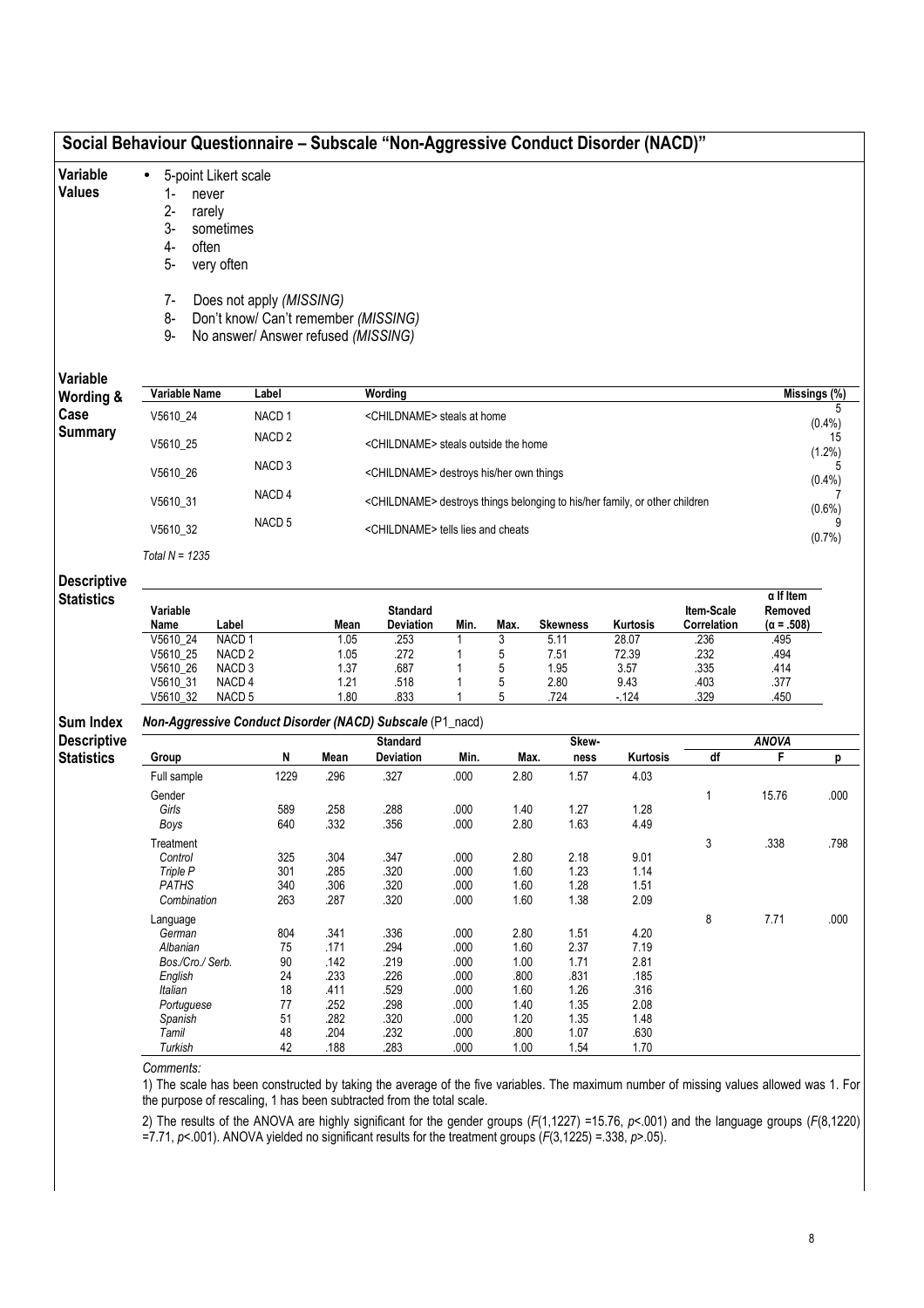| <b>Correlations</b>               |                                                               | Non-Aggressive Conduct Disorder (NACD) Subscale (P1_nacd) |                                  |              |                |                                |            |                 |                               |            |  |  |  |  |  |
|-----------------------------------|---------------------------------------------------------------|-----------------------------------------------------------|----------------------------------|--------------|----------------|--------------------------------|------------|-----------------|-------------------------------|------------|--|--|--|--|--|
| with<br><b>Subscales</b><br>& DVs | Variable                                                      |                                                           | Full<br>Sample<br>$\mathbf{D}^1$ | N            |                | <b>Girls</b><br>p <sup>1</sup> | N          |                 | <b>Boys</b><br>p <sup>1</sup> | N          |  |  |  |  |  |
|                                   | <b>Subscales</b><br><b>Internalising Problem</b><br>Behaviour | .280                                                      | $***$                            | 1228         | .292           | $***$                          | 588        | .271            | $***$                         | 640        |  |  |  |  |  |
|                                   | <b>ADHD</b>                                                   | .386                                                      | $***$                            | 1229         | .393           | $***$                          | 589        | .365            | $***$                         | 640        |  |  |  |  |  |
|                                   | ODD                                                           | .383                                                      | $***$                            | 1228         | .417           | $***$                          | 589        | .347            | $***$                         | 639        |  |  |  |  |  |
|                                   | <b>Prosocial Behaviour</b>                                    | $-197$                                                    | $***$                            | 1214         | $-135$         | $***$                          | 585        | $-212$          | $***$                         | 629        |  |  |  |  |  |
|                                   | Aggression                                                    | .451                                                      | $***$                            | 1228         | .418           | $***$                          | 588        | .455            | $***$                         | 640        |  |  |  |  |  |
|                                   | Psychopathy Proxy                                             | .198                                                      | $***$                            | 1227         | .221           | $***$                          | 589        | .178            | $***$                         | 638        |  |  |  |  |  |
|                                   | Parent SBQ<br>Aggression<br>Prosociality                      | .451<br>$-197$                                            | $***$<br>$***$                   | 1228<br>1214 | .418<br>$-135$ | $***$<br>$***$                 | 588<br>585 | .455<br>$-212$  | $***$<br>$***$                | 640<br>629 |  |  |  |  |  |
|                                   | Teacher SBQ<br>Aggression<br>Prosociality                     | .106<br>$-0.037$                                          | $***$<br>ns                      | 1187<br>1165 | .073<br>.010   | ns<br>ns                       | 572<br>560 | .097<br>$-011$  | $\star$<br>ns                 | 615<br>605 |  |  |  |  |  |
|                                   | Child SBQ<br>Aggression<br>Prosociality                       | .089<br>$-.041$                                           | $***$<br>ns                      | 1204<br>1204 | .034<br>.007   | ns<br>ns                       | 579<br>579 | .115<br>$-.044$ | $***$<br>ns                   | 625<br>625 |  |  |  |  |  |

1 \*\*\* p<.001, \*\* p<.01, \* p<.05, ns p>.05

Comments: The NACD Subscale is positively correlated with the other negative SBQ subscales (Internalising Problem Behaviour, ADHD, ODD, Aggression and Psychopathy proxy) and negatively correlated with the positive SBQ subscale (Prosocial Behaviour). The correlations are highly significant and range from low to moderate, pointing to good divergent validity (except for the Aggression subscale). However, the subscale has lower correlations with the teacher and child-reported aggression/prosociality measures than with the parent-reported aggression/prosociality measures.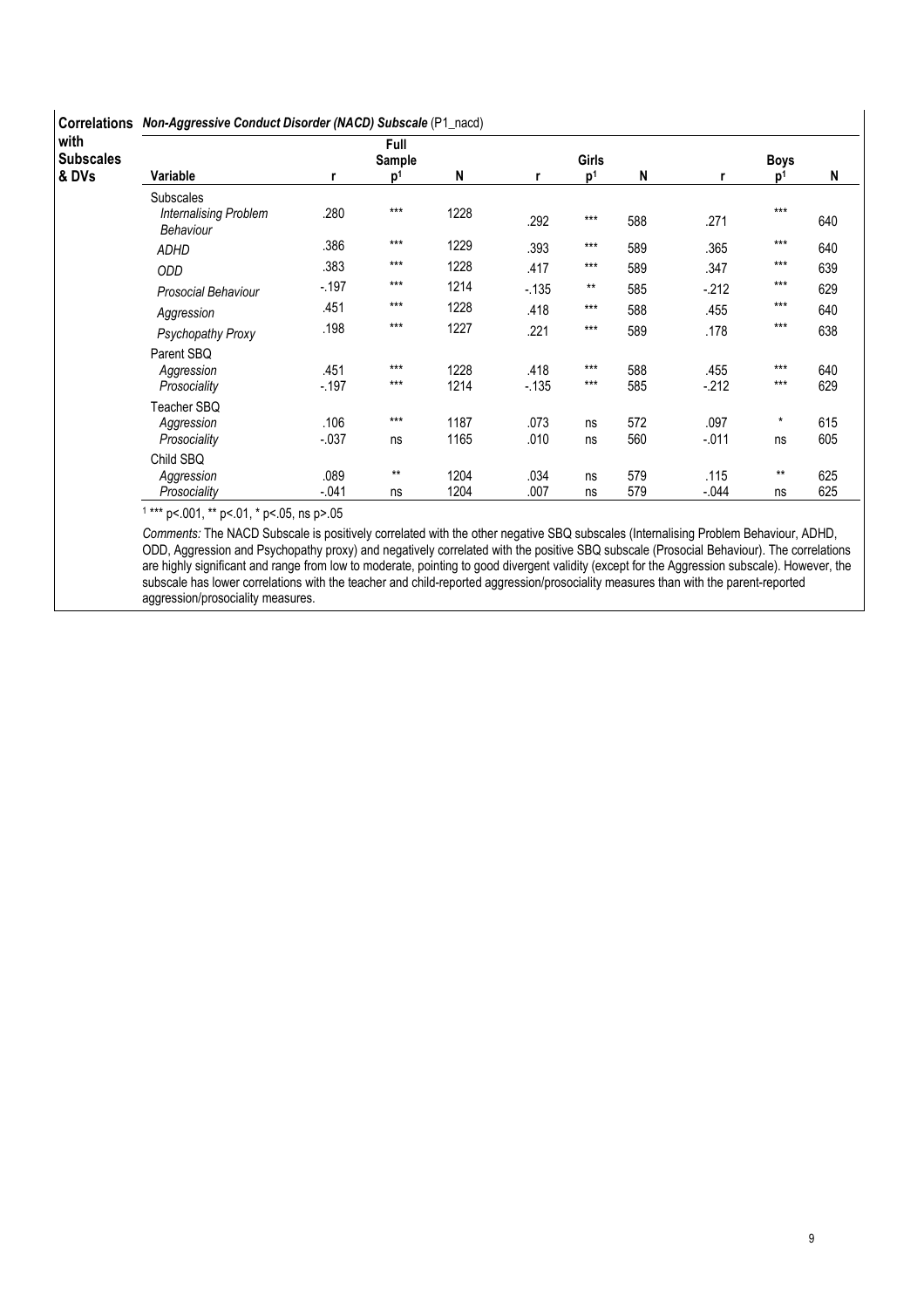| Social Behaviour Questionnaire – Subscale "Prosocial Behaviour" |  |
|-----------------------------------------------------------------|--|
|-----------------------------------------------------------------|--|

- Variable • 5-point Likert scale
- Values
- 1- never
- 2- rarely
- 3- sometimes
- 4- often
- 5- very often
- 7- Does not apply (MISSING)
- 8- Don't know/ Can't remember (MISSING)
- 9- No answer/ Answer refused (MISSING)

Variable

| Variable<br>Wording & | Variable Name    | Label                  | Wording                                                                                                                          | Missings (%)    |
|-----------------------|------------------|------------------------|----------------------------------------------------------------------------------------------------------------------------------|-----------------|
| Case                  | V5610 40         | Prosocial behaviour 1  | <childname> shows sympathy to someone who has made a mistake</childname>                                                         | 80<br>$(6.5\%)$ |
| <b>Summary</b>        | V5610 41         | Prosocial behaviour 2  | <childname> volunteers to help clear up a mess someone else has made</childname>                                                 | 33<br>(2.7%)    |
|                       | V5610 42         | Prosocial behaviour 3  | <childname> if there is a quarrel or dispute, will try to stop it</childname>                                                    | 67<br>$(5.4\%)$ |
|                       | V5610 43         | Prosocial behaviour 4  | <childname> will try to help someone who has been hurt</childname>                                                               | 92<br>(7.5%)    |
|                       | V5610 44         | Prosocial behaviour 5  | <childname> will invite bystanders to join in a game</childname>                                                                 | 31<br>(2.5%)    |
|                       | V5610 45         | Prosocial behaviour 6  | <childname> spontaneously helps to pick up objects, which another child has<br/>dropped (e.g., pencils, books, etc.)</childname> | 71<br>$(5.8\%)$ |
|                       | V5610 46         | Prosocial behaviour 7  | <childname> comforts a child who is crying or upset</childname>                                                                  | 34<br>$(2.8\%)$ |
|                       | V5610 47         | Prosocial behaviour 8  | <childname> listens to others' points of view</childname>                                                                        | 19<br>(1.5%)    |
|                       | V5610 48         | Prosocial behaviour 9  | <childname> is good at understanding other people's feelings</childname>                                                         | 24<br>(1.9%)    |
|                       | V5610 49         | Prosocial behaviour 10 | <childname> shares things with others</childname>                                                                                | $(0.4\%)$       |
|                       | Total $N = 1235$ |                        |                                                                                                                                  |                 |

| <b>Descriptive</b><br><b>Statistics</b> | Variable |                        |      | Standard         |      |      |                 |          | Item-Scale         | $\alpha$ If Item<br>Removed |
|-----------------------------------------|----------|------------------------|------|------------------|------|------|-----------------|----------|--------------------|-----------------------------|
|                                         | Name     | Label                  | Mean | <b>Deviation</b> | Min. | Max. | <b>Skewness</b> | Kurtosis | <b>Correlation</b> | $(\alpha = .755)$           |
|                                         | V5610 40 | Prosocial behaviour 1  | 3.39 | .929             |      | 5    | $-252$          | .126     | .473               | .727                        |
|                                         | V5610 41 | Prosocial behaviour 2  | 2.70 | 1.10             |      | 5    | .160            | $-617$   | .340               | .749                        |
|                                         | V5610 42 | Prosocial behaviour 3  | 3.10 | 1.11             |      | 5    | $-268$          | $-503$   | .402               | .738                        |
|                                         | V5610 43 | Prosocial behaviour 4  | 3.96 | .870             |      | 5    | $-0.851$        | 1.07     | .499               | .725                        |
|                                         | V5610 44 | Prosocial behaviour 5  | 3.85 | .888             |      | 5    | $-812$          | .855     | .380               | .740                        |
|                                         | V5610 45 | Prosocial behaviour 6  | 3.50 | 1.04             |      | 5    | $-526$          | $-.099$  | .451               | .730                        |
|                                         | V5610 46 | Prosocial behaviour 7  | 3.76 | .930             |      | 5    | $-485$          | .055     | .532               | .719                        |
|                                         | V5610 47 | Prosocial behaviour 8  | 3.69 | .823             |      | 5    | $-486$          | .527     | .322               | .747                        |
|                                         | V5610 48 | Prosocial behaviour 9  | 3.98 | .857             |      | 5    | $-694$          | .490     | .436               | .733                        |
|                                         | V5610 49 | Prosocial behaviour 10 | 3.93 | .825             |      | 5    | $-773$          | 1.01     | .368               | .742                        |

| Sum Index          | Prosocial Behaviour Subscale (P1_proso) |      |      |                  |      |      |          |          |    |              |      |
|--------------------|-----------------------------------------|------|------|------------------|------|------|----------|----------|----|--------------|------|
| <b>Descriptive</b> |                                         |      |      | <b>Standard</b>  |      |      | Skew-    |          |    | <b>ANOVA</b> |      |
| <b>Statistics</b>  | Group                                   | N    | Mean | <b>Deviation</b> | Min. | Max. | ness     | Kurtosis | df | F            | n    |
|                    | Full sample                             | 1214 | 2.58 | .532             | .600 | 4.00 | $-223$   | .287     |    |              |      |
|                    | Gender                                  |      |      |                  |      |      |          |          |    | 39.65        | .000 |
|                    | Girls                                   | 585  | 2.68 | .493             | .670 | 3.90 | $-.140$  | .109     |    |              |      |
|                    | Boys                                    | 629  | 2.49 | .550             | .600 | 4.00 | $-198$   | .313     |    |              |      |
|                    | Treatment                               |      |      |                  |      |      |          |          | 3  | .353         | .787 |
|                    | Control                                 | 321  | 2.56 | .514             | 1.10 | 4.00 | $-0.010$ | $-060$   |    |              |      |
|                    | Triple P                                | 299  | 2.60 | .513             | .860 | 4.00 | $-213$   | .234     |    |              |      |
|                    | <b>PATHS</b>                            | 339  | 2.60 | .540             | .700 | 3.90 | $-209$   | .046     |    |              |      |
|                    | Combination                             | 255  | 2.57 | .564             | .600 | 3.90 | $-452$   | .909     |    |              |      |
|                    | Language                                |      |      |                  |      |      |          |          | 8  | 5.13         | .000 |
|                    | German                                  | 797  | 2.56 | .492             | .600 | 4.00 | $-234$   | .366     |    |              |      |
|                    | Albanian                                | 74   | 2.68 | .671             | .670 | 3.90 | $-462$   | .093     |    |              |      |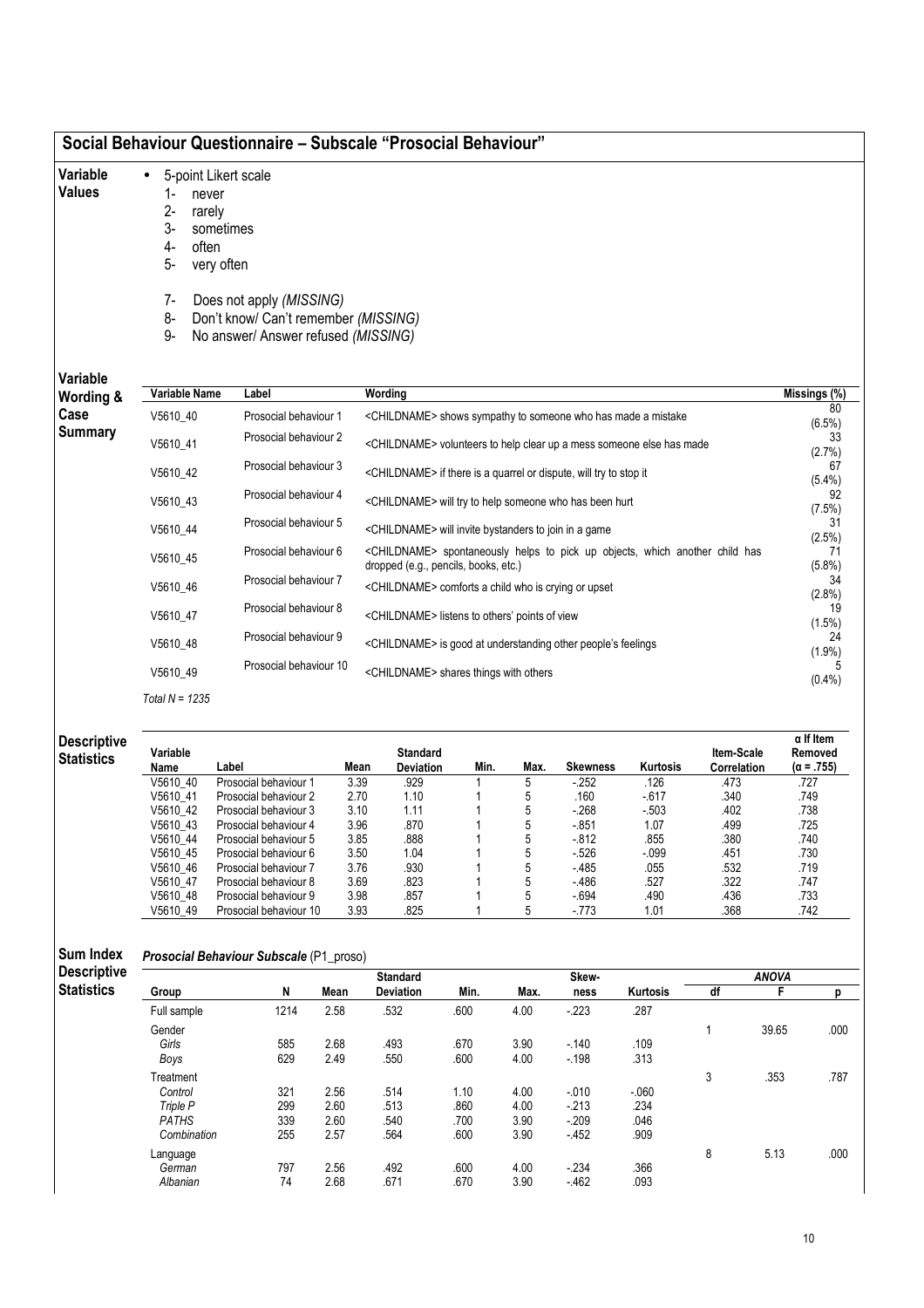| Bos./Cro./ Serb. | 90 | 2.76 | .531 | 1.50 | 3.90 | $-089$   | $-456$   |  |
|------------------|----|------|------|------|------|----------|----------|--|
| English          | 24 | 2.50 | .579 | 1.44 | 4.00 | .293     | .814     |  |
| Italian          | 17 | 2.58 | .676 | 1.10 | 3.50 | $-632$   | $-0.033$ |  |
| Portuguese       | 77 | 2.68 | .619 | 1.40 | 3.89 | $-173$   | $-847$   |  |
| Spanish          | 48 | 2.62 | .523 | 1.50 | 3.67 | $-0.095$ | $-459$   |  |
| Tamil            | 48 | 2.70 | .494 | 1.80 | 3.90 | 117      | $-.340$  |  |
| Turkish          | 39 | 2.20 | .562 | .630 | 3.13 | $-1.10$  | 1.29     |  |

1) The scale has been constructed by taking the average of all the ten variables. The maximum number of missing values allowed was 3. For the purpose of rescaling, 1 has been subtracted from the total scale.

2) The results of the ANOVA are highly significant for the gender groups  $(F(1, 1212)$  =39.65,  $p$ <.001) and the language groups  $(F(8, 1205)$ =5.13, p<.001). ANOVA yielded no significant results for the treatment groups  $(F(3,1210) = .353, p > .05)$ .

| <b>Correlations</b>      | <b>Prosocial Behaviour Subscale (P1_proso)</b>                |                 |                         |              |                  |                |            |                  |                  |            |
|--------------------------|---------------------------------------------------------------|-----------------|-------------------------|--------------|------------------|----------------|------------|------------------|------------------|------------|
| with<br><b>Subscales</b> |                                                               |                 | Full<br>Sample          |              |                  |                |            |                  | <b>Boys</b>      |            |
| & DVs                    | Variable                                                      | r               | p <sup>1</sup>          | N            | r                | p <sup>1</sup> | N          |                  | $\mathbf{D}^1$   | N          |
|                          | <b>Subscales</b><br><b>Internalising Problem</b><br>Behaviour | $-159$          | $***$                   | 1213         | $-142$           | $***$          | 584        | $-.170$          | $***$            | 629        |
|                          | <b>ADHD</b>                                                   | $-.206$         | $***$                   | 1214         | $-191$           | $***$          | 585        | $-176$           | $***$            | 629        |
|                          | <b>ODD</b>                                                    | $-244$          | $***$                   | 1213         | $-238$           | $***$          | 585        | $-222$           | $***$            | 628        |
|                          | NACD                                                          | $-197$          | $***$                   | 1214         | $-135$           | $***$          | 585        | $-212$           | $***$            | 629        |
|                          | Aggression                                                    | $-247$          | $***$                   | 1213         | $-199$           | $***$          | 584        | $-245$           | $***$            | 629        |
|                          | <b>Pychopathy Proxy</b>                                       | $-103$          | $***$                   | 1212         | $-062$           | ns             | 585        | $-102$           | $\pmb{\star}$    | 627        |
|                          | Parent SBQ<br>Aggression<br>Prosociality                      | $-247$          | $***$<br>$\blacksquare$ | 1213         | $-.199$          | $***$          | 584        | $-245$           | $***$            | 629        |
|                          | Teacher SBQ<br>Aggression<br>Prosociality                     | $-.047$<br>.175 | ns<br>$***$             | 1174<br>1152 | $-0.027$<br>.094 | ns<br>$^\star$ | 569<br>557 | $-.009$<br>.155  | ns<br>$***$      | 605<br>595 |
|                          | Child SBQ<br>Aggression<br>Prosociality                       | $-.071$<br>.173 | $\star$<br>$***$        | 1189<br>1189 | $-.028$<br>.101  | ns<br>$^\star$ | 575<br>575 | $-0.085$<br>.185 | $\star$<br>$***$ | 614<br>614 |

1 \*\*\* p<.001, \*\* p<.01, \* p<.05, ns p>.05

Comments: The Prosocial Behaviour Subscale is negatively and significantly correlated with all the negative SBQ subscales. And the correlations are at a low level, pointing to good divergent validity. The subscale has lower correlations with the teacher and child-reported aggression measures than with the parent-reported aggression measure. Further, the Prosocial Behaviour Subscale has significant but low correlations with the other measures of prosociality (teacher and child-assessed), pointing to low convergent validity.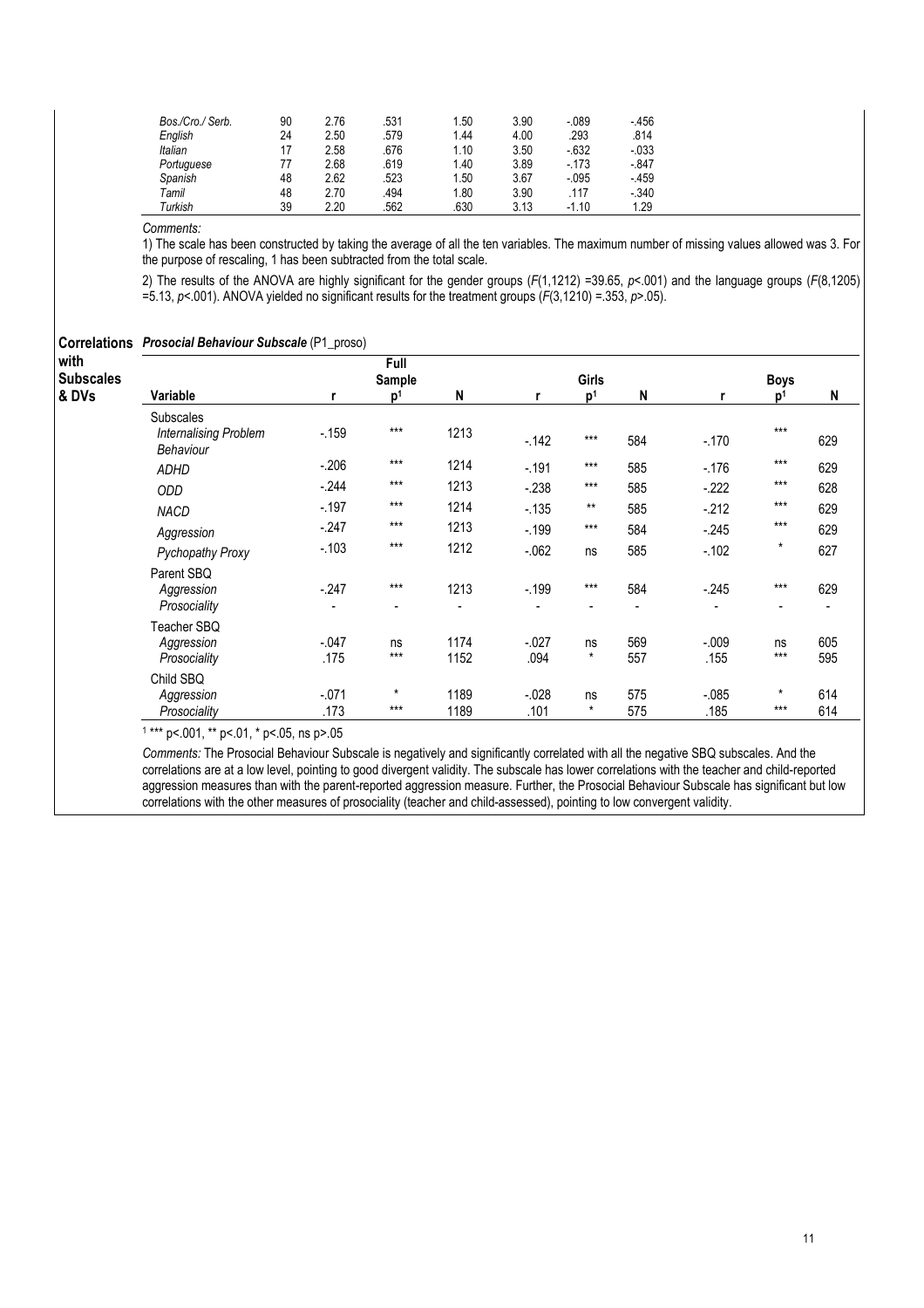- Variable • 5-point Likert scale
- Values
- 1- never<br>2- rarely
- 2- rarely<br>3- somet
- 3- sometimes often
- 5- very often
- 
- 7- Does not apply (MISSING)
- 8- Don't know/ Can't remember (MISSING)
- 9- No answer/ Answer refused (MISSING)

Variable

| Variable<br>Wording & | Variable Name | Label               | Wording                                                                         | Missings (%)    |
|-----------------------|---------------|---------------------|---------------------------------------------------------------------------------|-----------------|
| Case                  | V5610_33      | Physical aggr 1     | <childname> gets into fights</childname>                                        | 13<br>$(1.1\%)$ |
| <b>Summary</b>        | V5610 34      | Physical aggr 2     | <childname> physically attacks people</childname>                               | 10<br>$(.8\%)$  |
|                       | V5610 35      | Physical aggr 3     | <childname> kicks, bites, hits other children</childname>                       | 13<br>$(1.1\%)$ |
|                       | V5610_36      | Physical aggr 4     | <childname> is cruel, bullies or is mean to others</childname>                  | 11<br>(.9%)     |
|                       | V5610 39      | Physical aggr 5     | <childname> kicks, bites, hits his/her mother</childname>                       | $(0.4\%)$       |
|                       | V5610 37      | Instrumental aggr 1 | <childname> threatens people</childname>                                        | 13<br>$(1.1\%)$ |
|                       | V5610 50      | Instrumental aggr 2 | <childname> encourages other children to pick on a particular child</childname> | 47<br>(3.8%)    |
|                       | V5610 51      | Instrumental aggr 3 | <childname> tries to dominate other children</childname>                        | 24<br>(1.9%)    |
|                       | V5610 52      | Instrumental aggr 4 | <childname> scares other children to get what he/she wanted</childname>         | 30<br>$(2.4\%)$ |
|                       | V5610 53      | Reactive aggr 1     | <childname> reacts in an aggressive manner when teased</childname>              | 24<br>(1.9%)    |
|                       | V5610 54      | Reactive aggr 2     | <childname> reacts in an aggressive manner when something was taken</childname> | 26<br>$(2.1\%)$ |
|                       | V5610 55      | Reactive aggr 3     | <childname> reacts in an aggressive manner when contradicted</childname>        | 15<br>$(1.2\%)$ |

Total  $N = 1235$ 

| <b>Descriptive</b> |
|--------------------|
|--------------------|

| Statistics | Variable |                     |      | <b>Standard</b>  |      |      |                 |          | Item-Scale         | $\alpha$ If Item<br>Removed |
|------------|----------|---------------------|------|------------------|------|------|-----------------|----------|--------------------|-----------------------------|
|            | Name     | Label               | Mean | <b>Deviation</b> | Min. | Max. | <b>Skewness</b> | Kurtosis | <b>Correlation</b> | $(\alpha = .793)$           |
|            | V5610 33 | Physical aggr 1     | 1.43 | .723             |      | 5    | 1.65            | 2.22     | .418               | .780                        |
|            | V5610 34 | Physical aggr 2     | 1.43 | .699             |      | 5    | 1.54            | 1.76     | .562               | .768                        |
|            | V5610 35 | Physical aggr 3     | 1.45 | .682             |      | 4    | 1.34            | .846     | .532               | .771                        |
|            | V5610 36 | Physical aggr 4     | 1.32 | .606             |      | 4    | 1.95            | 3.40     | .491               | .776                        |
|            | V5610 39 | Physical aggr 5     | 1.24 | .543             |      | 4    | 2.33            | 4.92     | .326               | .788                        |
|            | V5610 37 | Instrumental aggr 1 | 1.16 | .475             |      | 5    | 3.22            | 11.18    | .409               | .784                        |
|            | V5610 50 | Instrumental aggr 2 | 1.15 | .429             |      | 4    | 3.06            | 9.70     | .382               | .786                        |
|            | V5610 51 | Instrumental aggr 3 | 1.88 | 1.04             |      | 5    | .843            | $-337$   | .377               | .789                        |
|            | V5610 52 | Instrumental aggr 4 | 1.20 | .527             |      | 5    | 2.98            | 9.37     | .375               | .785                        |
|            | V5610 53 | Reactive aggr 1     | 2.43 | 1.12             |      | 5    | .221            | $-0.887$ | .537               | .770                        |
|            | V5610 54 | Reactive aggr 2     | 2.44 | 1.05             |      | 5    | .141            | $-747$   | .493               | .775                        |
|            | V5610 55 | Reactive aggr 3     | 2.09 | .960             |      |      | .423            | $-559$   | .513               | .771                        |

#### Sum Index Aggression Subscale (P1\_aggress)

| <b>Descriptive</b> |             |      |      | <b>Standard</b>  |      |      | Skew- |                 |    | ANOVA |      |
|--------------------|-------------|------|------|------------------|------|------|-------|-----------------|----|-------|------|
| <b>Statistics</b>  | Group       | N    | Mean | <b>Deviation</b> | Min. | Max. | ness  | <b>Kurtosis</b> | df |       |      |
|                    | Full sample | 1229 | 601  | .427             | .000 | 2.75 | .957  | .52             |    |       |      |
|                    | Gender      |      |      |                  |      |      |       |                 |    | 32.47 | .000 |
|                    | Girls       | 589  | .530 | .380             | .000 | 2.58 | .982  | 1.74            |    |       |      |
|                    | Boys        | 640  | .667 | .456             | .000 | 2.75 | .853  | .19             |    |       |      |
|                    | Treatment   |      |      |                  |      |      |       |                 |    | 2.48  | .060 |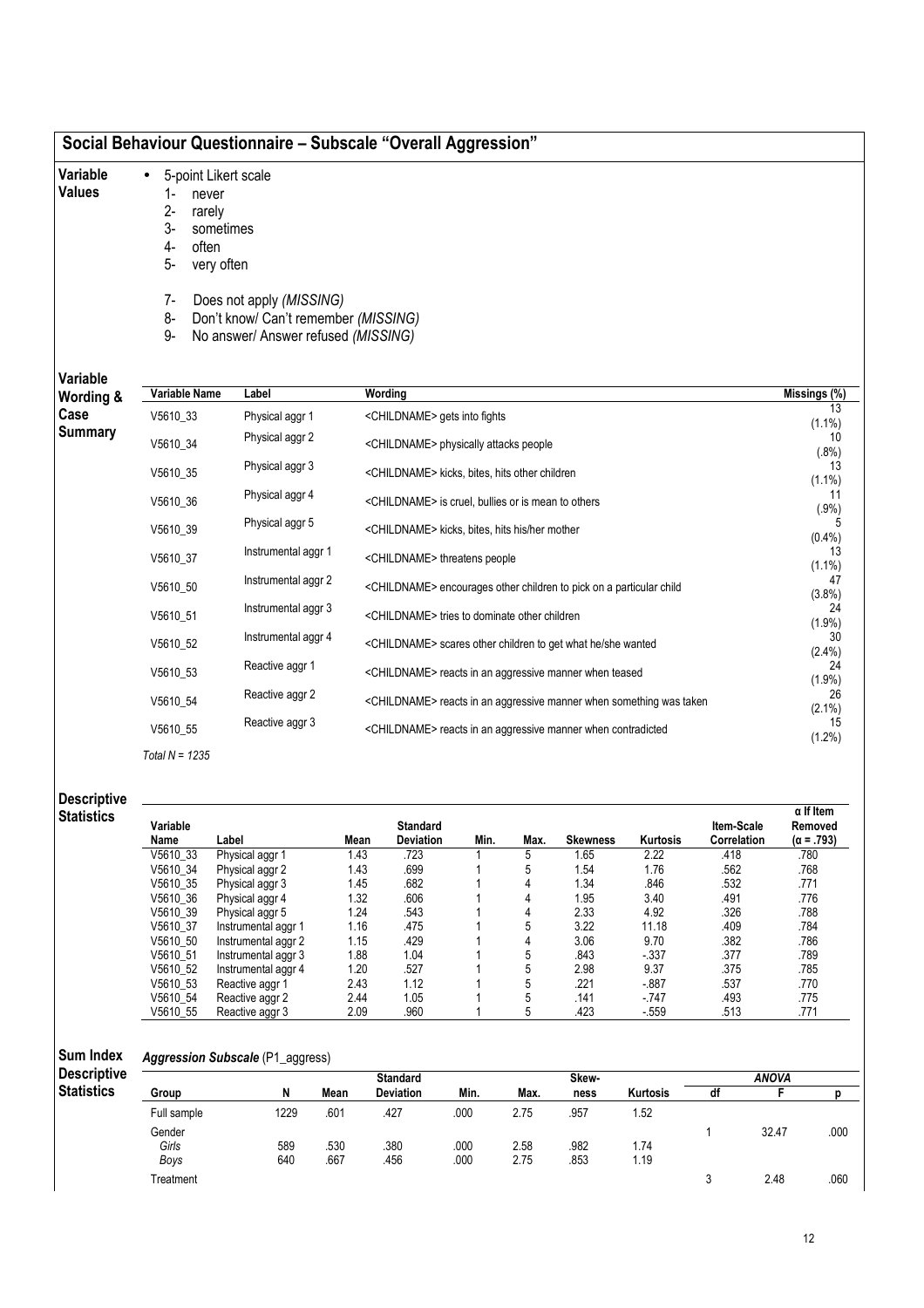| Control<br>Triple P<br><b>PATHS</b><br>Combination | 325<br>301<br>340<br>263 | .627<br>.577<br>.634<br>.554 | .441<br>.405<br>.460<br>.380 | .000<br>.000<br>.000<br>.000 | 2.67<br>2.36<br>2.75<br>1.67 | 1.09<br>.659<br>1.10<br>.611 | 2.01<br>.489<br>1.84<br>$-180$ |   |       |      |
|----------------------------------------------------|--------------------------|------------------------------|------------------------------|------------------------------|------------------------------|------------------------------|--------------------------------|---|-------|------|
| Language                                           |                          |                              |                              |                              |                              |                              |                                | 8 | 14.43 | .000 |
| German                                             | 805                      | .683                         | .430                         | .000                         | 2.75                         | 1.01                         | 1.81                           |   |       |      |
| Albanian                                           | 75                       | 526                          | .384                         | .000                         | 1.42                         | .512                         | $-589$                         |   |       |      |
| Bos./Cro./ Serb.                                   | 90                       | .357                         | .361                         | .000                         | 1.42                         | .996                         | .281                           |   |       |      |
| English                                            | 24                       | .587                         | .393                         | .000                         | 1.33                         | .171                         | $-.968$                        |   |       |      |
| Italian                                            | 18                       | .577                         | .554                         | .000                         | 1.83                         | .985                         | .046                           |   |       |      |
| Portuguese                                         | 76                       | .385                         | .343                         | .000                         | 1.33                         | 1.03                         | .494                           |   |       |      |
| Spanish                                            | 51                       | .488                         | .339                         | .000                         | 1.30                         | .409                         | $-546$                         |   |       |      |
| Tamil                                              | 48                       | .552                         | .338                         | .080                         | 1.92                         | 1.72                         | 4.71                           |   |       |      |
| Turkish                                            | 42                       | .299                         | .326                         | .000                         | 1.17                         | 1.25                         | .876                           |   |       |      |

1) The scale has been constructed by taking the average of all the 12 variables. The maximum number of missing values allowed was 4. For the purpose of rescaling, 1 has been subtracted from the total scale.

2) The results of the ANOVA are highly significant for the gender groups  $(F(1, 1227) = 32.47, p < .001)$  and the language groups  $(F(8, 1220)$ =14.43,  $p$ <.001). ANOVA yielded no significant results for the treatment groups ( $F(3,1225)$  =2.48,  $p$ >.05).

### Correlations Aggression Subscale (P1\_aggress) with **Subscales** & DVs Full Sample Girls **Boys** Variable **r**  $p^1$  N r p<sup>1</sup> N r p<sup>1</sup>  $p<sup>1</sup>$  N Subscales Internalising Problem Behaviour .324 \*\*\* 1228 .307 \*\*\* 588 .337 \*\*\* 640 ADHD .414 \*\*\* 1229 .381 \*\*\* 589 .413 \*\*\* 640 ODD .470 \*\*\* 1228 .436 \*\*\* 589 .480 \*\*\* 639 NACD .451 \*\*\* 1228 .418 \*\*\* 588 .455 \*\*\* 640 Prosocial Behaviour -.247 \*\*\* 1213 -.199 \*\*\* 584 -.245 \*\*\* 629 Psychopathy Proxy .175 \*\*\* 1227 .219 \*\*\* 589 .139 \*\*\* 638 Parent SBQ<br>Aggression Aggression - - - - - - - - - Prosociality -.247 \*\*\* 1213 -.199 \*\*\* 584 -.245 \*\*\* 629 Teacher SBQ<br>Aggression Aggression .178 \*\*\* 1187 .148 \*\*\* 572 .155 \*\*\* 615 Prosociality -.068 \* 1165 .020 ns 560 -.046 ns 605 Child SBQ Aggression .165 \*\*\* 1204 .118 \*\* 579 .182 \*\*\* 625 Prosociality -.066 \* 1204 -.030 ns 579 -.051 ns 625 1 \*\*\* p<.001, \*\* p<.01, \* p<.05, ns p>.05

Comments: The Aggression Subscale is positively correlated with all the other negative SBQ subscales and negatively correlated with the positive SBQ subscale. The correlations are highly significant and range from low to high, pointing to low divergent validity of the construct. The subscale has lower correlations with the teacher and child-reported prosociality measures than with the parent-reported prosociality measure. Further, the Aggression Subscale has very low correlations with the other measures of aggression (teacher and child-assessed), pointing to very low convergent validity.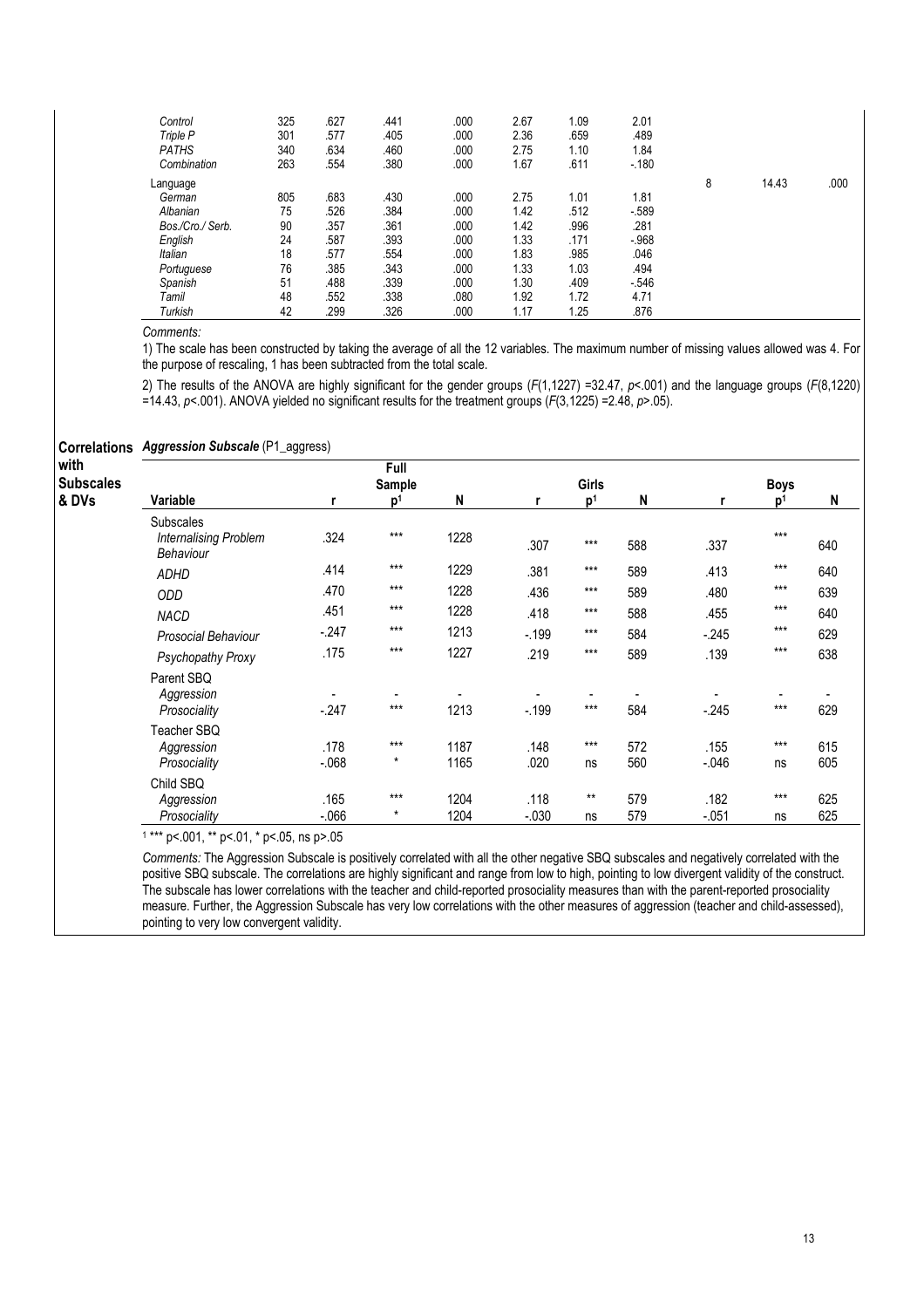|                                         |                                                                               | Social Behaviour Questionnaire - Subscale "Psychopathy Proxy"                                                                                                                                                                                                                                                                                                                                                                                    |              |                                             |           |                |                        |                   |              |                |           |  |
|-----------------------------------------|-------------------------------------------------------------------------------|--------------------------------------------------------------------------------------------------------------------------------------------------------------------------------------------------------------------------------------------------------------------------------------------------------------------------------------------------------------------------------------------------------------------------------------------------|--------------|---------------------------------------------|-----------|----------------|------------------------|-------------------|--------------|----------------|-----------|--|
| Variable<br><b>Values</b>               | $\bullet$<br>$1 -$<br>never<br>$2 -$<br>rarely<br>$3-$<br>$4-$<br>often<br>5- | 5-point Likert scale<br>sometimes<br>very often                                                                                                                                                                                                                                                                                                                                                                                                  |              |                                             |           |                |                        |                   |              |                |           |  |
|                                         | 7-<br>8-<br>$9-$                                                              | Does not apply (MISSING)<br>Don't know/ Can't remember (MISSING)<br>No answer/ Answer refused (MISSING)                                                                                                                                                                                                                                                                                                                                          |              |                                             |           |                |                        |                   |              |                |           |  |
| Variable<br>Wording &                   | Variable Name                                                                 | Label                                                                                                                                                                                                                                                                                                                                                                                                                                            |              | Wording                                     |           |                |                        |                   |              |                |           |  |
| Case                                    | V5610_38                                                                      | Psychopathy                                                                                                                                                                                                                                                                                                                                                                                                                                      |              | <childname> is cruel to animals</childname> |           |                |                        |                   | Missings (%) |                |           |  |
| <b>Summary</b>                          | Total $N = 1235$                                                              |                                                                                                                                                                                                                                                                                                                                                                                                                                                  |              |                                             |           |                |                        |                   |              |                | $(0.6\%)$ |  |
| <b>Descriptive</b><br><b>Statistics</b> | Variable<br>Name                                                              | Label                                                                                                                                                                                                                                                                                                                                                                                                                                            | Mean         | <b>Standard</b><br>Deviation                | Min.      | Max.           | <b>Skewness</b>        | Kurtosis          |              |                |           |  |
|                                         | V5610_38                                                                      | Psychopathy                                                                                                                                                                                                                                                                                                                                                                                                                                      | 1.06         | .275                                        | 1         | 3              | 4.69                   | 23.38             |              |                |           |  |
| <b>Sum Index</b>                        |                                                                               | Psychopathy Proxy Subscale (P1_psycho)                                                                                                                                                                                                                                                                                                                                                                                                           |              |                                             |           |                |                        |                   |              |                |           |  |
| <b>Descriptive</b>                      |                                                                               |                                                                                                                                                                                                                                                                                                                                                                                                                                                  |              | <b>Standard</b>                             |           |                | Skew-                  |                   |              | <b>ANOVA</b>   |           |  |
| <b>Statistics</b>                       | Group<br>Full sample                                                          | N<br>1228                                                                                                                                                                                                                                                                                                                                                                                                                                        | Mean<br>1.06 | Deviation<br>.275                           | Min.<br>1 | Max.<br>3      | ness<br>4.69           | Kurtosis<br>23.38 | df           | F.             | р         |  |
|                                         | Gender                                                                        |                                                                                                                                                                                                                                                                                                                                                                                                                                                  |              |                                             |           |                |                        |                   | 1            | 11.78          | .001      |  |
|                                         | Girls                                                                         | 590                                                                                                                                                                                                                                                                                                                                                                                                                                              | 1.04         | .194                                        | 1         | 3              | 5.71                   | 34.63             |              |                |           |  |
|                                         | Boys                                                                          | 638                                                                                                                                                                                                                                                                                                                                                                                                                                              | 1.09         | .331                                        | 1         | 3              | 3.98                   | 16.30             |              |                |           |  |
|                                         | Treatment<br>Control                                                          | 326                                                                                                                                                                                                                                                                                                                                                                                                                                              | 1.10         | .333                                        | 1         | 3              | 3.72                   | 14.32             | 3            | 3.17           | .023      |  |
|                                         | Triple P                                                                      | 300                                                                                                                                                                                                                                                                                                                                                                                                                                              | 1.03         | .198                                        | 1         | 3              | 6.48                   | 46.16             |              |                |           |  |
|                                         | <b>PATHS</b>                                                                  | 339                                                                                                                                                                                                                                                                                                                                                                                                                                              | 1.07         | .283                                        | 1         | 3              | 4.03                   | 17.04             |              |                |           |  |
|                                         | Combination                                                                   | 263                                                                                                                                                                                                                                                                                                                                                                                                                                              | 1.05         | .258                                        | 1         | 3              | 6.17                   | 39.87             |              |                |           |  |
|                                         | Language                                                                      |                                                                                                                                                                                                                                                                                                                                                                                                                                                  |              |                                             |           |                |                        |                   | 8            | 3.52           | .000      |  |
|                                         | German<br>Albanian                                                            | 804<br>75                                                                                                                                                                                                                                                                                                                                                                                                                                        | 1.09<br>1.00 | .324<br>.000                                | 1         | 3<br>1         | 3.79<br>$\blacksquare$ | 14.86             |              |                |           |  |
|                                         | Bos./Cro./ Serb.                                                              | 90                                                                                                                                                                                                                                                                                                                                                                                                                                               | 1.00         | .000                                        |           | 1              | $\blacksquare$         | $\blacksquare$    |              |                |           |  |
|                                         | English                                                                       | 23                                                                                                                                                                                                                                                                                                                                                                                                                                               | 1.04         | .209                                        | 1         | $\overline{2}$ | 4.80                   | 23.00             |              |                |           |  |
|                                         | Italian                                                                       | 18                                                                                                                                                                                                                                                                                                                                                                                                                                               | 1.00         | .000                                        | 1         | 1              |                        |                   |              |                |           |  |
|                                         | Portuguese<br>Spanish                                                         | 77<br>51                                                                                                                                                                                                                                                                                                                                                                                                                                         | 1.00<br>1.00 | .000<br>.000                                |           |                |                        |                   |              |                |           |  |
|                                         | Tamil                                                                         | 48                                                                                                                                                                                                                                                                                                                                                                                                                                               | 1.00         | .000                                        |           |                |                        |                   |              |                |           |  |
|                                         | Turkish                                                                       | 42                                                                                                                                                                                                                                                                                                                                                                                                                                               | 1.10         | .370                                        |           | 3              | 4.22                   | 18.58             |              |                |           |  |
|                                         | some language groups.                                                         | Comments: The results of the ANOVA are highly significant for the gender groups ( $F(1,1226)$ =11.78, $p<0.01$ ) and the language groups<br>$(F(8, 1219) = 3.52, p < 001)$ . ANOVA yielded moderately significant results for the treatment groups $(F(3, 1224) = 3.17, p < 0.05)$ . However, the<br>results should be interpreted carefully because of the extreme skewness of the variable in general and the non-variation of the variable in |              |                                             |           |                |                        |                   |              |                |           |  |
| with                                    |                                                                               | Correlations Psychopathy Proxy Subscale (P1_psycho)                                                                                                                                                                                                                                                                                                                                                                                              |              | Full                                        |           |                |                        |                   |              |                |           |  |
| <b>Subscales</b>                        |                                                                               |                                                                                                                                                                                                                                                                                                                                                                                                                                                  |              | Sample                                      |           |                | Girls                  |                   |              | <b>Boys</b>    |           |  |
| & DVs                                   | Variable                                                                      |                                                                                                                                                                                                                                                                                                                                                                                                                                                  | r            | p <sup>1</sup>                              | N         | r              | p <sup>1</sup>         | $\mathsf{N}$      | r            | p <sup>1</sup> | N         |  |
|                                         | Subscales<br><b>Internalising Problem</b><br>Behaviour                        |                                                                                                                                                                                                                                                                                                                                                                                                                                                  | .079         | $***$                                       | 1227      | .067           | ns                     | 589               | .084         | $^\star$       | 638       |  |
|                                         |                                                                               |                                                                                                                                                                                                                                                                                                                                                                                                                                                  | .120         | $***$                                       | 1228      | .161           | $***$                  | 590               | .082         |                | 638       |  |
|                                         | ADHD                                                                          |                                                                                                                                                                                                                                                                                                                                                                                                                                                  | .132         | $***$                                       | 1227      | .146           | $***$                  | 590               | .115         | **             | 637       |  |
|                                         | ODD                                                                           |                                                                                                                                                                                                                                                                                                                                                                                                                                                  | .198         | $***$                                       | 1227      |                | $***$                  |                   |              | $***$          |           |  |
|                                         | <b>NACD</b>                                                                   |                                                                                                                                                                                                                                                                                                                                                                                                                                                  |              |                                             |           | .221           |                        | 589               | .178         |                | 638       |  |